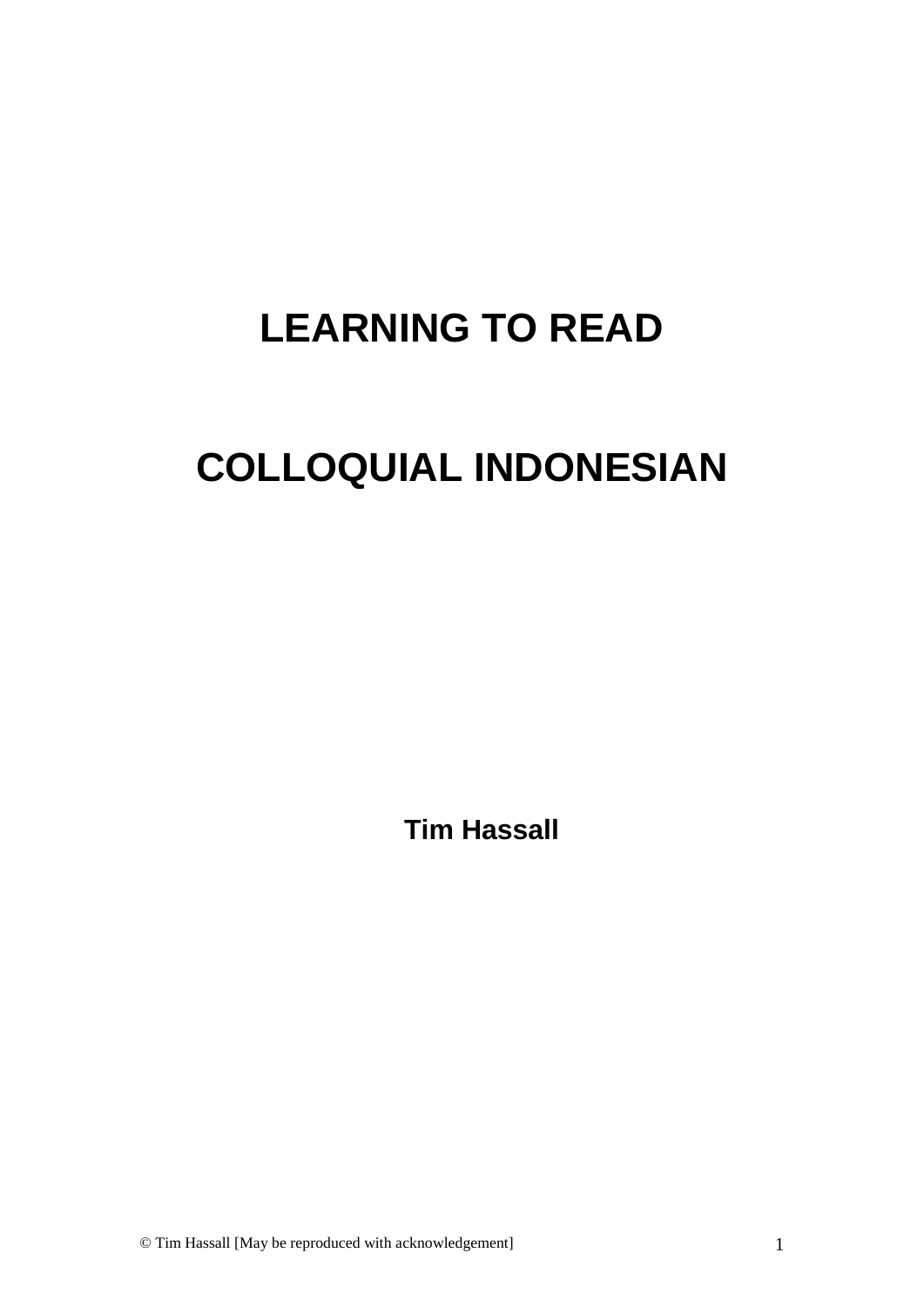# **Introduction**

This module is for students who know formal standard Indonesian fairly well but do not yet know colloquial Indonesian. It aims to equip them with a good enough reading knowledge to enjoy a range of colloquial texts.

It focuses solely on Jakartan Indonesian: the most prominent and widely understood variety of colloquial Indonesian.

Although this module only teaches you to *read* colloquial Indonesian, that gives you access to a huge new world of print media, including countless thousands of blogs, Facebook pages, on-line discussion forums, and also, increasingly, popular literature.

Being able to read colloquial Indonesian is also a great step towards learning the spoken form. While written colloquial texts are naturally somewhat different from spoken ones, they also share a great many features. And all the colloquial features taught in this module (except spelling) are features of spoken colloquial Indonesian as well.

## **1. Basic features: Presentation**

This first section will introduce you to some bare essentials. It shows you:

- some common colloquial words
- colloquial shortenings of some words you know already
- colloquial changes to the sound of many words, and with it to their spelling

- colloquial dropping of prefixes on some verbs

Read the sentences 1-19. Use the guide to colloquial items below each sentence to work out what all the words mean.

All colloquial features are marked in **bold.**

At the end of the section is a summary of all the colloquial features introduced.

#### 1. **Cewek** itu **lagi** duduk **bareng** tem**e**n.

That girl was sitting with a friend.

*Colloquial items:*

 $c$ ewek = young woman

 $l$ agi  $=$  indicates action-in-progress

 $bareng = together, together with$ 

temen ("t'M'N") = *teman* with sound change  $a \rightarrow e$ : friend

[Formal: Perempuan itu sedang duduk bersama teman.]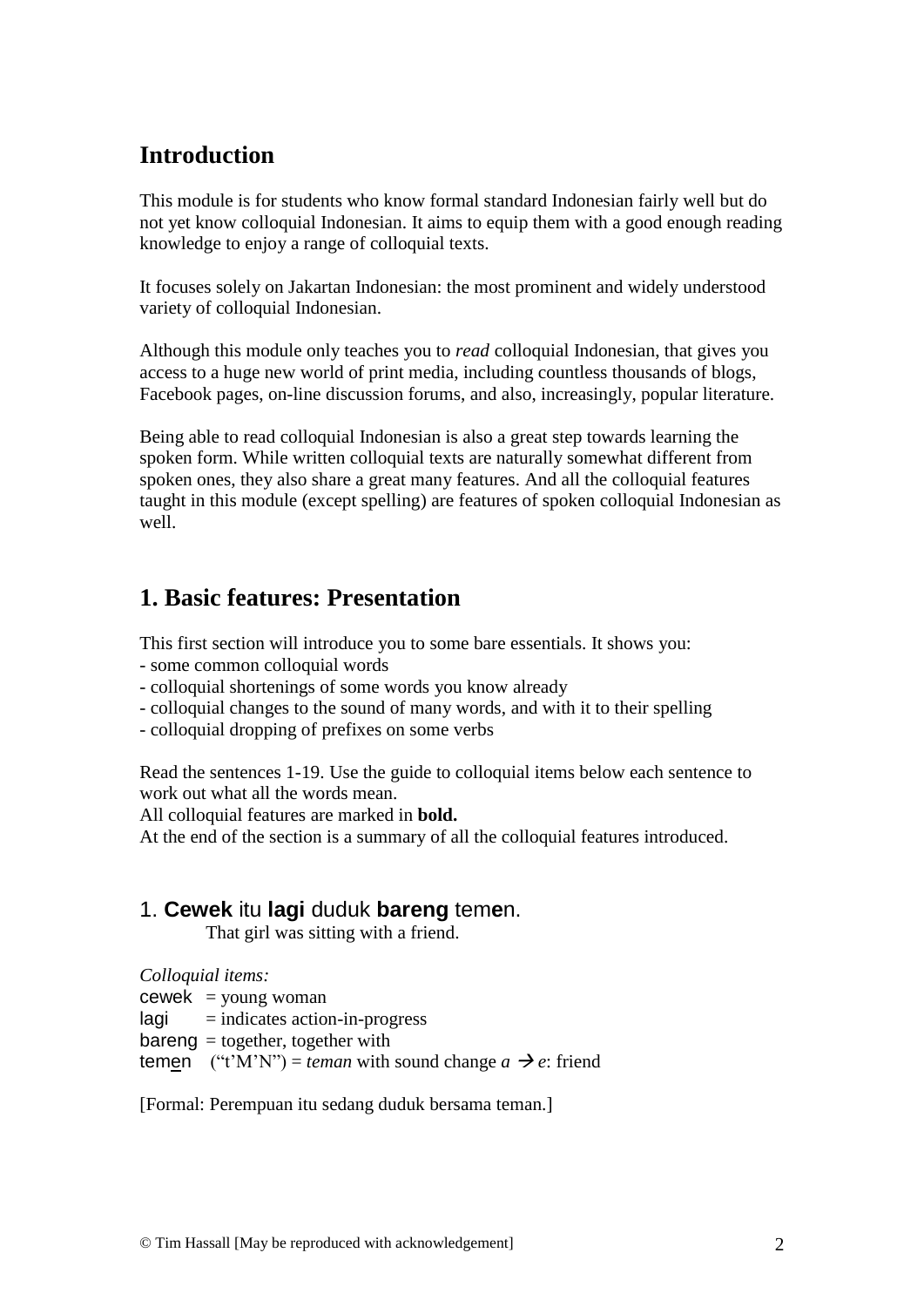#### 2. **Bokap bilang** Tuti **emang nggak** boleh **main** di luar.

Dad said Tuti really isn't allowed to play outdoors.

*Colloquial items:*  $bokap = father$ bilang  $=$  to say emang: = short for *memang*: indeed, certainly enggak ("ngGA") = no, not. [Also *nggak, gak*, or *ga.*] main  $= *bermain*$  with dropped prefix: to play

(Formal: Ayah berkata Tuti memang tidak boleh bermain di luar.)

#### 3. Rumahnya **gede banget**.

His house is really big.

*Colloquial items* gede  $("g'DE") = big$ banget (" $BAng't$ ") = very, extremely

(Formal: Rumahnya besar sekali.)

## 4. Dia sering **ngomong kayak gitu**. **Nggak** minta dengan sopan, **nggak bilang makasih**.

She often talks like that. Doesn't ask for things politely, doesn't say thanks.

| Colloquial items     |                                                |
|----------------------|------------------------------------------------|
| ngomong $=$ to talk. |                                                |
| kayak                | $=$ similar, like.                             |
| gitu                 | $=$ short for <i>begitu</i> : like that, thus  |
| nggak                | $("ngGA") = no$ , not. [Also enggak, gak, ga.] |
| bilang               | $=$ to say                                     |
| makasih              | $=$ short for <i>terima kasih</i> : thanks     |

• *kayak gitu* it is the normal colloquial way to say 'like that' (rather than *kayak itu*).

(Formal: Dia sering berbicara seperti itu. Tidak minta dengan sopan, tidak mengatakan terima kasih.)

#### 5. Dia **kasih gue duit**.

He gave me money.

*Colloquial items:*  $kash = to give$ gue ("gué") = me, I. [Also *gua*].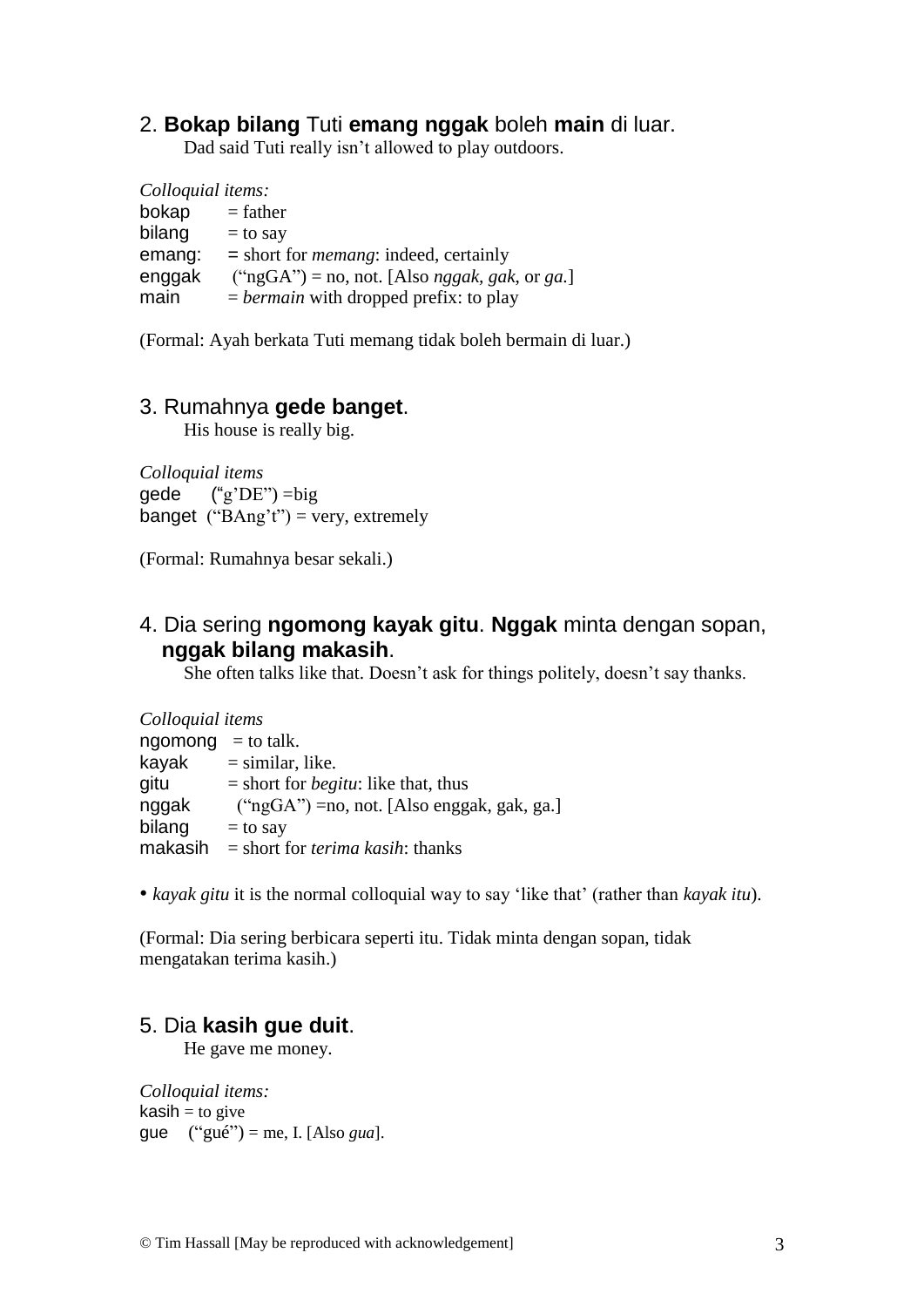$du$ it = money

(Formal: Dia memberi saya uang.)

### 6. **Cuma lu aja** yang **pinter** berenang.

You're the only one who's good at swimming.

*Colloquial items:* cuma = only [Also *cuman*]  $lu = you.(Also *lo, elu*, or *elo*.)$ aja =  $saja$  with dropped 's': only, just. pinter = clever, good at. [Also *pintar*]

(Formal: Hanya kamu saja yang pandai berenang.)

#### 7. **Gue bawa** buku **biar nggak** bos**e**n.

I brought a book so that I wouldn't be bored.

*Colloquial items:* que  $("gué") = I$ , me. [Also *gua*] bawa =  $membawa$  with dropped prefix: to bring  $bias = so that, in order that$ nggak = no, not. [Also *enggak, gak, ga*] bosen ("BOs'n") = *bosan* with sound change  $a \rightarrow e$ : bored.

(Formal: Saya membawa buku supaya tidak bosan.)

#### 8. **Kalo** makan rendang **mending pake** tangan **aja**.

If you eat beef rendang it's better to just use your hands.

*Colloquial items:* kalo  $=$  *kalau* with sound change au  $\rightarrow$  o: if, when.  $mending = better;$ pake ("paké") = *pakai* (i.e. 'memakai' with dropped prefix) + sound change *ai*  **→**  $\acute{e}$ : to use  $a$ ja  $=$  *saja* with dropped 's': just, only

(Formal: Kalau makan rendang lebih baik memakai tangan saja.)

#### 9. **Gimana bikin** lirik **buat** lagu?

How do you make lyrics for a song?

*Colloquial items:* gimana = short for *bagaimana:* how bikin  $=$  to make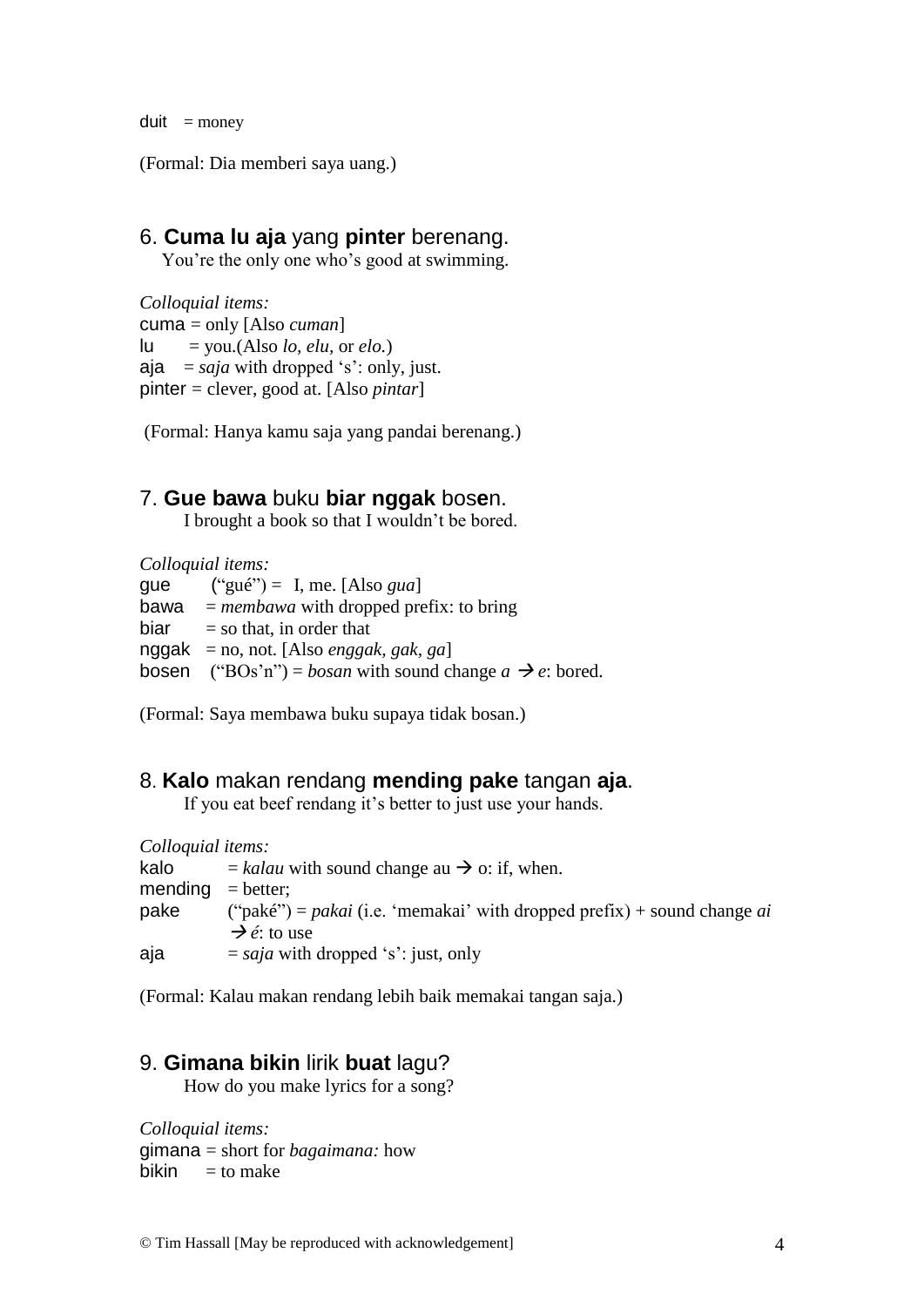buat  $=$  for

(Formal: Bagaimana membuat lirik untuk lagu?)

#### 10. **Susah banget cari** tempat **kayak gini**.

It's really hard to find a place like this.

| Colloquial items: |                                                       |
|-------------------|-------------------------------------------------------|
| susah             | $=$ hard, difficult                                   |
| banget            | $("BAng't")$ = very, extremely                        |
| cari              | $=$ <i>mencari</i> with dropped prefix: to seek, find |
| kayak             | $=$ seperti; similar to                               |
| gini              | $=$ short for <i>begini</i> : like this               |

• *kayak gini* is the normal colloquial way to say 'like this' (rather than *kayak ini*).

(Formal: Sukar sekali mencari tempat seperti ini.)

### 11. **Gue en nyokap** berangkat **bareng** naik mobil.

I and Mum left together by car.

*Colloquial items:* gue  $("gué") = I$ , me [Also gua]  $en$  ("én") = and  $n$ yoka $p =$  mother  $bareng = together$ 

(Formal: Saya dan ibu berangkat bersama naik mobil.)

### 12. **Cowok** itu **pengen ngomong sama lo.**

That guy wants to talk to you.

| Colloquial items: |                                                           |
|-------------------|-----------------------------------------------------------|
| cowok             | $=$ young man, guy.                                       |
| pengen            | ("péngén") = to want, wish. (Also <i>pingin</i> .)        |
| ngomong           | $=$ to talk                                               |
| sama              | $=$ multi-purpose preposition. Here it means 'to'         |
| lo                | $=$ you [Also <i>elo</i> , or <i>elu</i> , or <i>lu</i> ] |

(Formal: Lelaki itu ingin berbicara dengan kamu.)

## 13. **Gua mo** minum kopi **tapi udah abis**.

I wanted to drink coffee but it was all gone.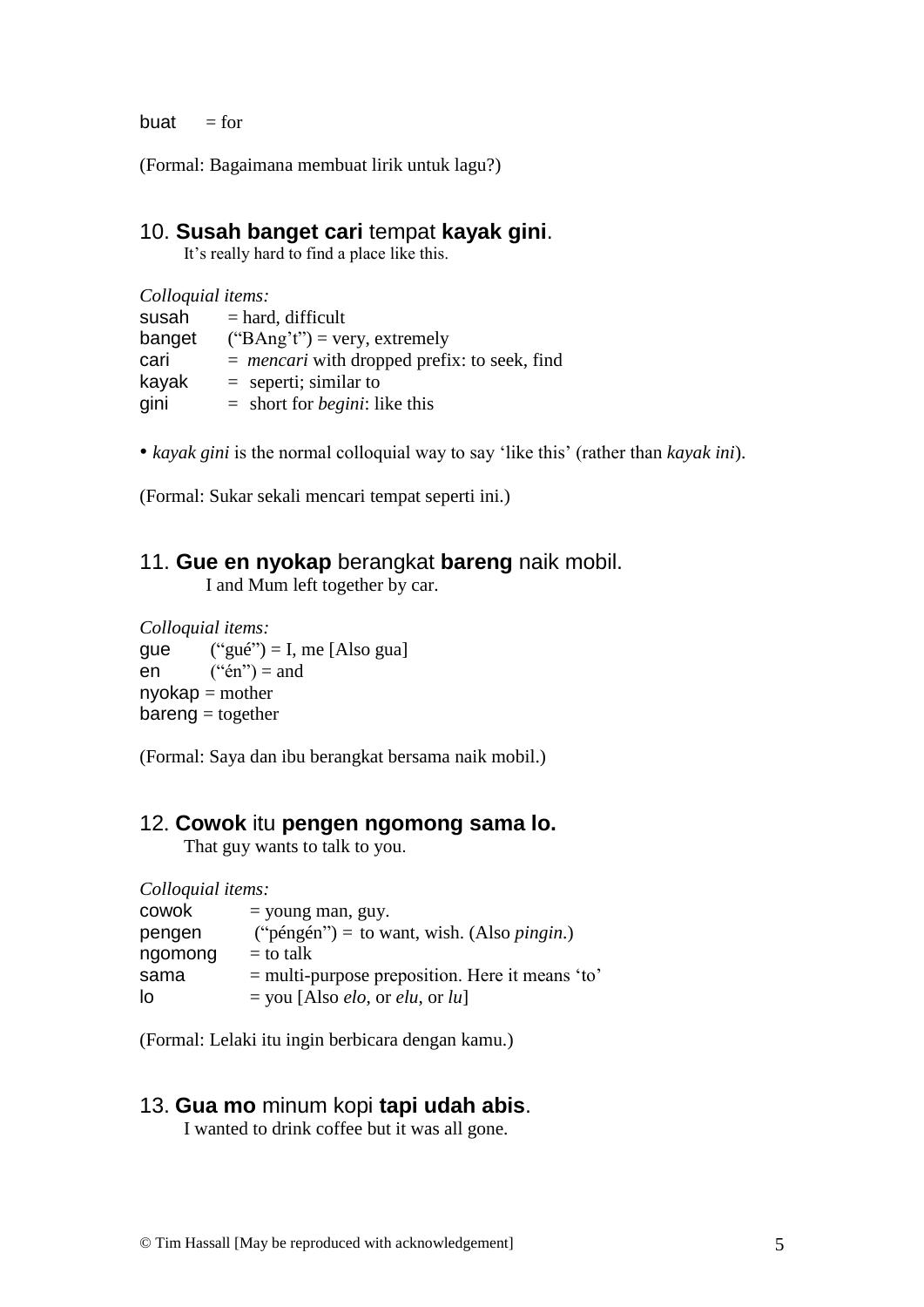*Colloquial items:*

| gua  | $=$ I, me. [Also gué]                              |
|------|----------------------------------------------------|
| mo   | $=$ mau with sound change au $\rightarrow$ o: want |
| tapi | $=$ short for <i>tetapi</i> : but.                 |
| udah | $=$ sudah with dropped 'h': already                |
| abis | $=$ <i>habis</i> with dropped 'h': all gone        |

## 14. **Elu bakal kerja** di mana?

Where are you going to work?

*Colloquial items:*

| elu   | ("elu") = you [Also lu, elo, or lo]             |
|-------|-------------------------------------------------|
|       | bakal $=$ will, going to                        |
| kerja | $=$ <i>bekerja</i> with dropped prefix: to work |

(Formal: Kamu akan bekerja di mana?)

#### 15. Dia **gak dateng**. Mungkin **lagi** sibuk **kali** ya?

He didn't come. Maybe he's busy, hm?

*Colloquial items:*

gak = no, not. [Also *enggak, nggak*, or *ga*] dateng ("DAt'ng") = *datang* with sound change  $a \rightarrow e$ : to come  $\text{lagi}$  = a marker of action-in-progress kali = short for *barangkali*: maybe, perhaps. [Also *ngkali*]

(Formal: Dia tidak datang. Mungkin sedang sibuk barangkali, ya?)

## 16. **Pas beli** komputer **ni gue tanya** garansinya berapa lama.

When I bought this computer I asked how long the guarantee was.

|       | Colloquial items:                                      |
|-------|--------------------------------------------------------|
| pas   | $=$ 'when', referring to an event or state in the past |
| beli  | $=$ <i>membeli</i> with dropped prefix: to buy         |
| ni    | $=$ short for <i>ini</i> : this. (Also <i>nih.</i> )   |
| gue   | ("gué") = I, me. [Also <i>gua</i> ]                    |
| tanya | $=$ <i>bertanya</i> with dropped prefix: to ask        |

(Formal: Ketika membeli komputer ini saya bertanya garansinya berapa lama.)

#### 17. **Lu enggak** usah **bilang makasih sama tuh cowok**.

You don't need to say thanks to that guy.

*Colloquial items:*  $|u|$  = you [Also elu, lo, elo]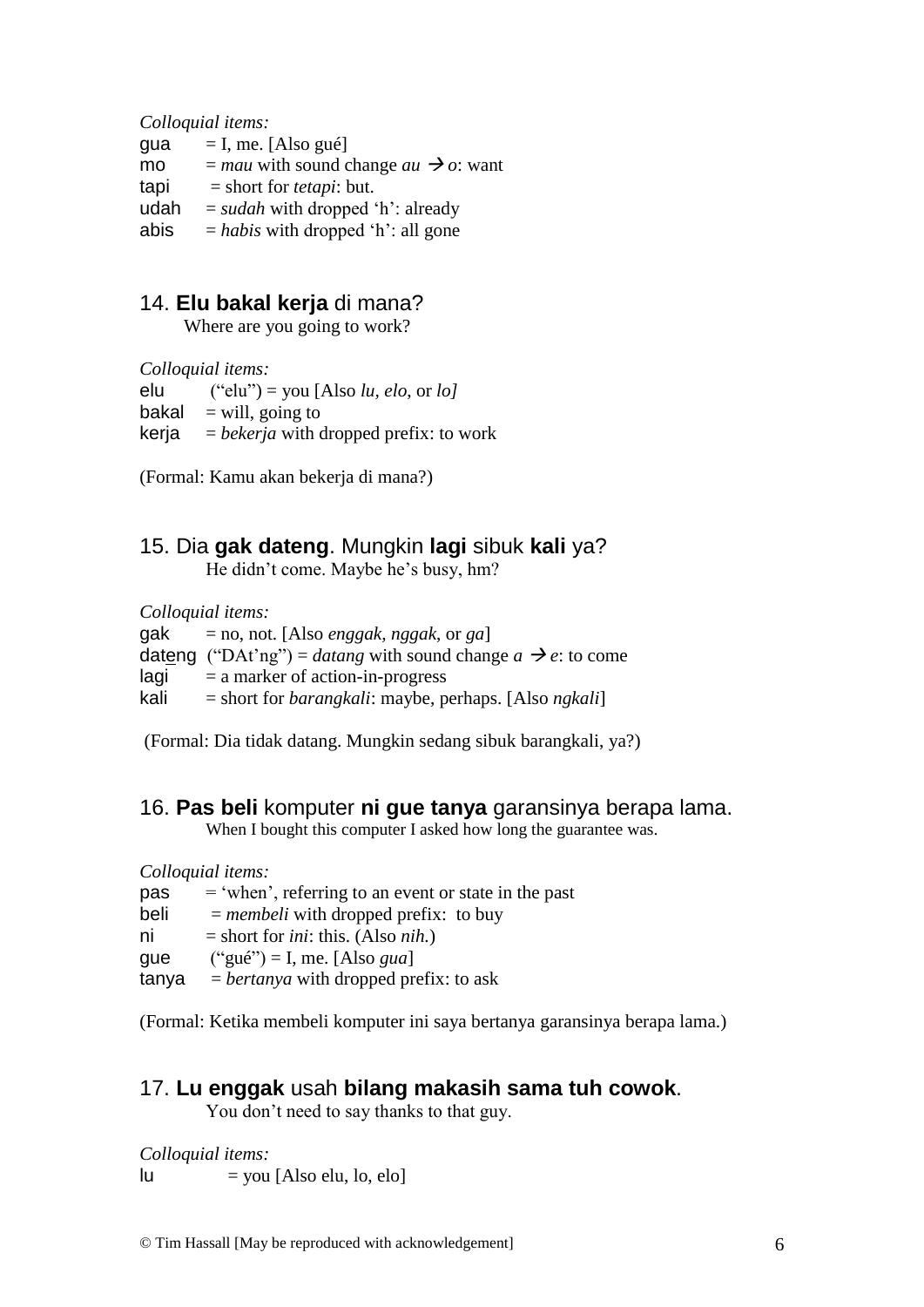```
enggak ("ngGA") =no, not [Also nggak, gak, ga]
bilang = to say
makasih = short for terima kasih: thanks
sama = multi-purpose preposition. Here it means 'to'
tuh = short for itu: that. [Also tu]
tuh cowok = \cos(k) tu<sub>k</sub>, with reversed order of tuh and noun
```
(Formal: Kamu tidak usah mengucapkan terima kasih kepada lelaki itu.)

#### 18. Pintu **gak ke**kunci **biar entar gampang** masuk.

The door was not locked so that later it would be easy to get in.

*Colloquial items:*

| gak            | ("ngGA") = no, not [Also <i>enggak, nggak, ga</i> ]              |
|----------------|------------------------------------------------------------------|
| kekunci        | $=$ <i>terkunci</i> with 'ke-' prefix to replace 'ter-': locked. |
| biar           | $=$ so that, in order that                                       |
| entar          | $\lceil$ "nTAR" $\rceil$ = later, later on                       |
| $gamma = easy$ |                                                                  |

(Formal: Pintu tidak terkunci supaya nanti mudah masuk.)

#### 19. **Kita liat tu mobil** di luar **ruma.**

We saw that car outside our house.

| Colloquial items: |                                                                            |
|-------------------|----------------------------------------------------------------------------|
| kita              | $=$ 'we': used both including <i>and</i> excluding the hearer              |
| liat              | $=$ lihat (i.e. <i>melihat</i> with dropped prefix) + dropped 'h': to see. |
| tu                | $=$ short for <i>itu</i> : that.                                           |
| tu mobil          | $=$ mobil itu, with reversed order of tuh and noun                         |
| ruma              | $= runah$ with dropped 'h': house                                          |

#### **Summary of colloquial features introduced above.**

| Words  | meaning                | formal equivalent |
|--------|------------------------|-------------------|
| bakal  | marker of future time. | akan              |
| banget | very                   | sekali            |
| bareng | together               | bersama           |
| biar   | so that, in order that | supaya            |
| bikin  | to make                | membuat           |
| bilang | say                    | berkata           |
| bokap  | father                 | ayah              |
| buat   | for                    | untuk             |
| cewek  | young woman            | perempuan muda    |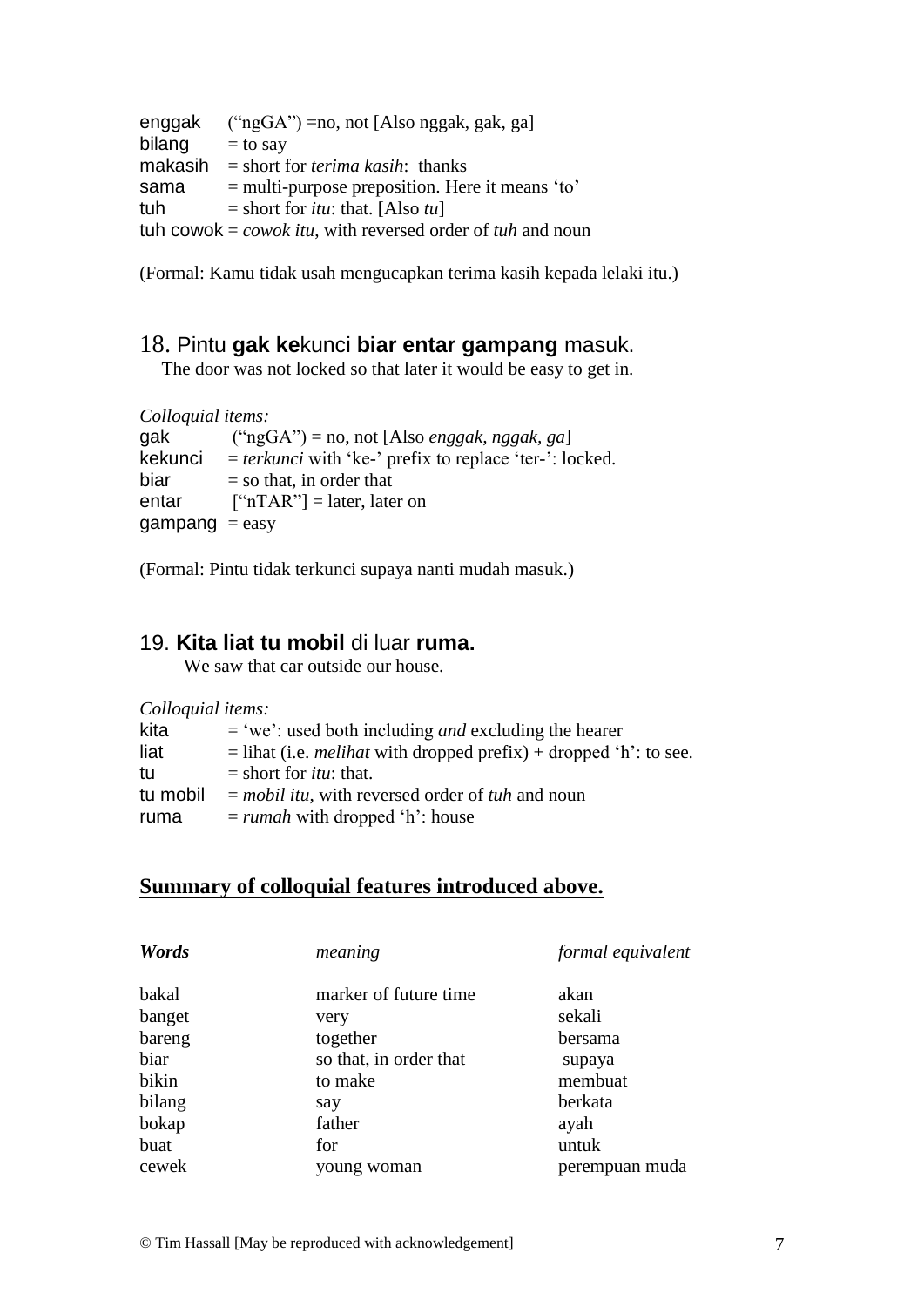| cowok                                  | guy                          | lelaki                  |
|----------------------------------------|------------------------------|-------------------------|
| cuma (or cuman)                        | only                         | hanya                   |
| duit                                   | money                        | uang                    |
| en                                     | and                          | dan                     |
| entar                                  | later, going to              | nanti                   |
| gampang                                | easy                         | mudah                   |
| gede                                   | big                          | besar                   |
| gue ( <i>or</i> gua)                   | I                            | saya                    |
| kasih                                  | give                         | beri                    |
| kayak                                  | like, similar                | seperti                 |
| kita                                   | we (exclusive)               | kami                    |
| lagi                                   | marker of action-in-progress | sedang                  |
| $\ln$ ( <i>or</i> elu, lo, elo)        | you                          | kamu                    |
| mending(an)                            | better                       | lebih baik              |
| nggak ( <i>or</i> enggak, gak) no, not |                              | tidak                   |
| ngomong                                | talk                         | berbicara               |
| nyokap                                 | mother                       | ibu                     |
| pas                                    | when (in past)               | ketika                  |
| pintar/pinter                          | clever, good at              | pandai                  |
| pengen (or pingin)                     | want, wish                   | ingin                   |
| sama                                   | multi-purpose preposition    | pada, dengan, oleh, etc |
| susah                                  | difficult                    | sukar                   |

• *gue* (or *gua*) is the most common word used among young Jakartans to say "I/me" in relaxed situations (although some prefer e.g. *aku*).

• *elu* (or *elo, lu, lo*) is the most common word they used to address each other in relaxed situations (although some prefer e.g. *kamu*).

| <b>Shortened words</b> | meaning           | full form    |
|------------------------|-------------------|--------------|
| tapi                   | but               | tetapi       |
| emang                  | indeed, certainly | memang       |
| gimana                 | how               | bagaimana    |
| gini                   | like this         | begini       |
| gitu                   | like that         | begitu       |
| kali                   | maybe, perhaps    | barangkali   |
| makasih                | thanks            | terima kasih |
| ni                     | this              | ini          |
| tu                     | that              | itu          |

#### *Sound changes (with changes to the spelling too)*

- "a" in the last syllable of many words is replaced by unstressed "e", i.e. by the schwa sound (e.g. *temen* = "tM'N" instead of *teman)*
- "ai" diphthong is replaced by "é " in many words (e.g. *pake* "paké" instead of *pakai*)
- "au" diphthong is replaced by "o" in many words (e.g. *kalo* instead of *kalau*)
- "s" sound is dropped at the start of certain words (e.g. *aja* for *saja; uda* for *sudah)*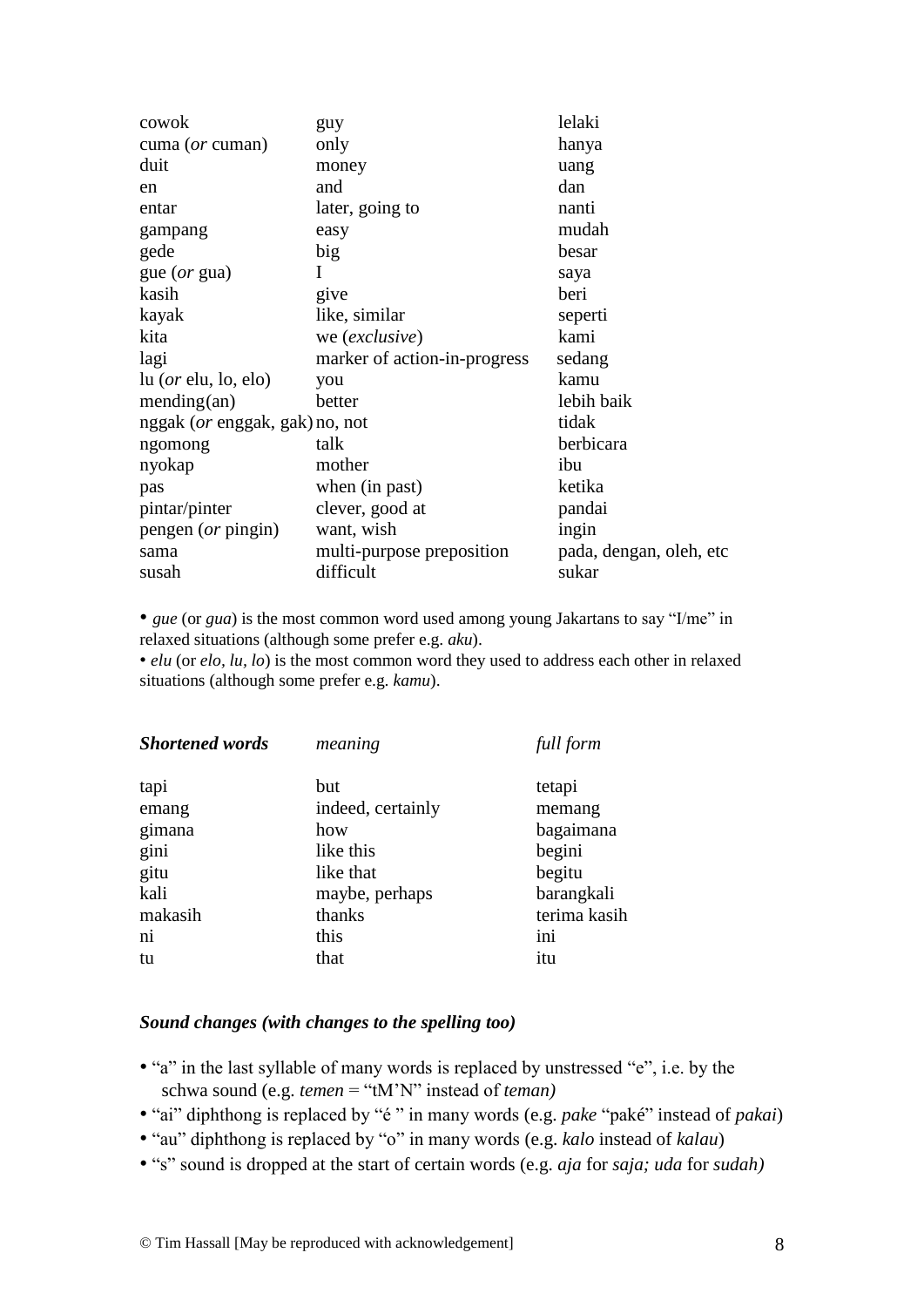- "h" sound in some words is dropped at the start of the word or start of a syllable (e.g. *abis* for *habis*; *liat* for *lihat*)
- •"h" sound is dropped at the end of some words (e.g. *lebi* for *lebih*)

Note: certain words often take *more than one* of those sound changes. Then they can look very unlike their formal counterpart, e.g. *uda* for s*udah*; *item* for *hitam*; *ijo* for *hijau*

#### *Grammar changes*

- "ber-" prefix can be dropped from many verbs (e.g. *bicara* for *berbicara*)
- "meN-" prefix can be dropped from any transitive verb, or at least any reasonably common one (e.g. *bawa* for *membawa*)
- "ke-" replaces "ter-" prefix in many verbs; mostly ones where "ter-" expresses accidental meaning (e.g. *kebawa* for *terbawa*)
- "ini/ nih" and "itu/ tuh" can come *before* the head word. (e.g. *nih orang* instead of *orang nih*)

# **2. Practice Exercise**

These sentences 1-15 below give reading practice in all the colloquial features introduced in Section 1 earlier.

An Answer Key is provided at the end of the section.

- 1. *(explaining why didn't have the money to go out last weekend).* **Pas gue** minta **duit sama bokap** dia **cuma ketawa aja**.
- 2. *(Envying a witty friend)* **Gue pengen jadi kayak temen gue tuh** yang **pinter ngomong**.
- 3. *(Talking about the high price of basic goods)* **Mending kalo** harga beras diturunkan **biar gak bikin susah** rakyat.
- 4. *(Wondering if could start own business)* **Kalo** mau usaha sendiri harus modal **duit gede ato gimana**?
	- *modal* = capital [Not colloquial]
- 5. *(saying not too impressed with the film being watched)*  **Gue uda** sering **liat** film yang **kayak gini**.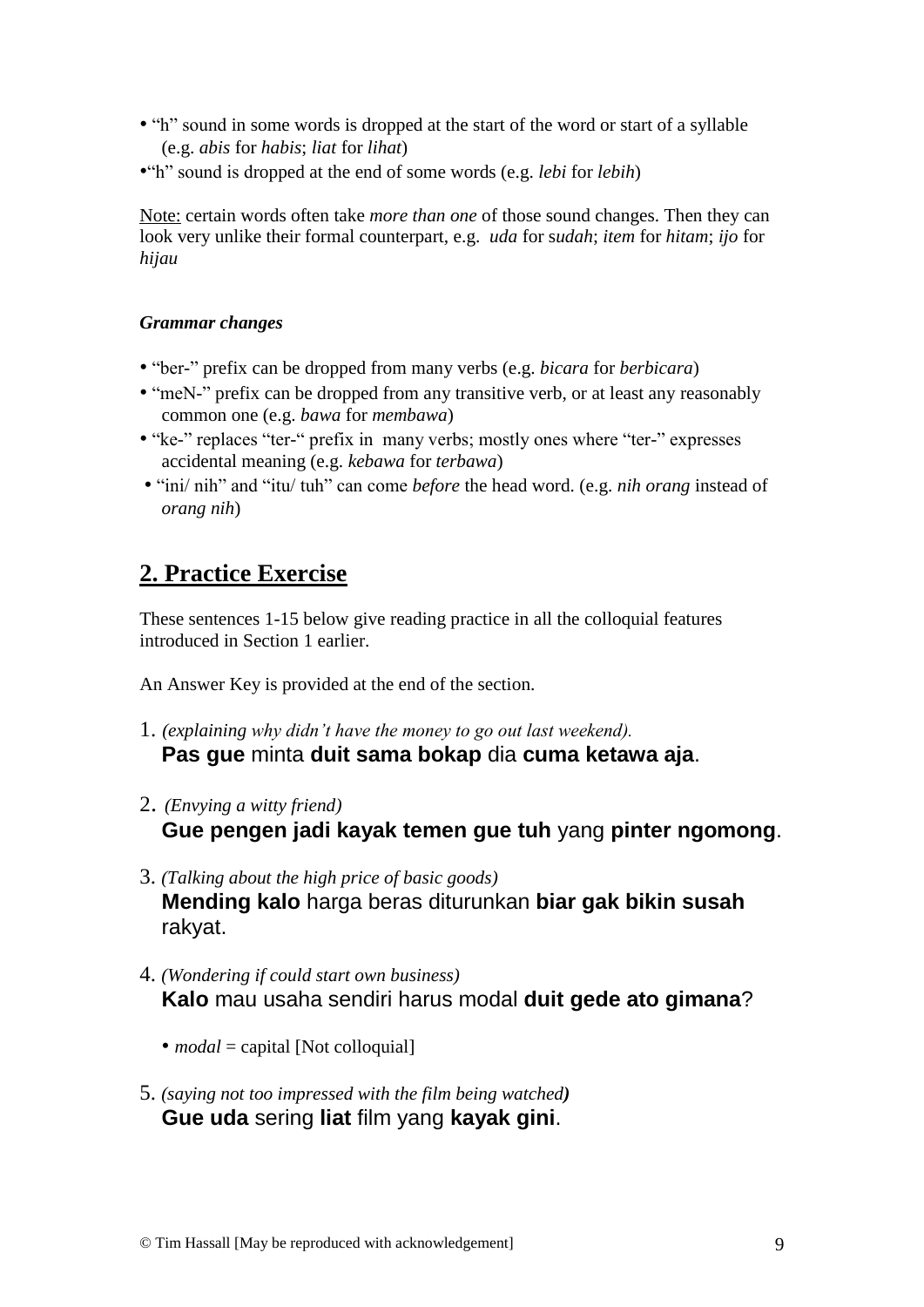- 6. *(to friend Fitri who is worried she is not popular):* **Gue** pikir **lu bakal gampang dapet** pacar, Tri.
- 7. *(talking about how many guests there were at a party)* **Pas kita dateng uda rame banget.**
- 8. *(passing on a piece of gossip about Edo)* Susi **bilang liat** Edo **bareng cewek** cantik di Blok M tadi sore."
- 9. *(saying why feel a bit guilty after getting back from trip away)* **Gue** lupa **beli** oleh-oleh **buat** pacar **gue.**
	- *oleh-oleh* = a small gift brought back after a trip. [Not colloquial]
- 10. *(telling own plans for that evening)* **Ntar** malam **gua** pergi **belanja bareng nyokap.**
- 11. *(talking about book currently reading)*  Baru kali ini **gue baca** *historical romance,* **tapi emang** bagus **nih buku**.
	- *baru kali ini* = this is the first time [Not colloquial]
- 12. *(telling a friend why she should have a chat with Rini)*  Dia bisa **kasih lo** nasihat **kali** ya.
- 13. *(talking about how his reading tastes have changed)* **Gue** dulu **ga gitu** suka komik **buat cowok.**
- 14. *(talking about an unexpected event they witnessed)* **Pas lagi jalan** pulang **kita liat** kecelakaan di jalan.
- 15. *(talking about a quarrel with sister)* Dia **emang lagi** marah **sama** aku waktu itu.

## **Answer Key to Sentences 1-15 above**

- 1. When I asked dad for money he just laughed. • *minta duit sama bokap* = literally: "asked-for money to dad"
- 2. I want to be like that friend of mine who's a good talker. • *pinter ngomong* = literally: "clever at talking"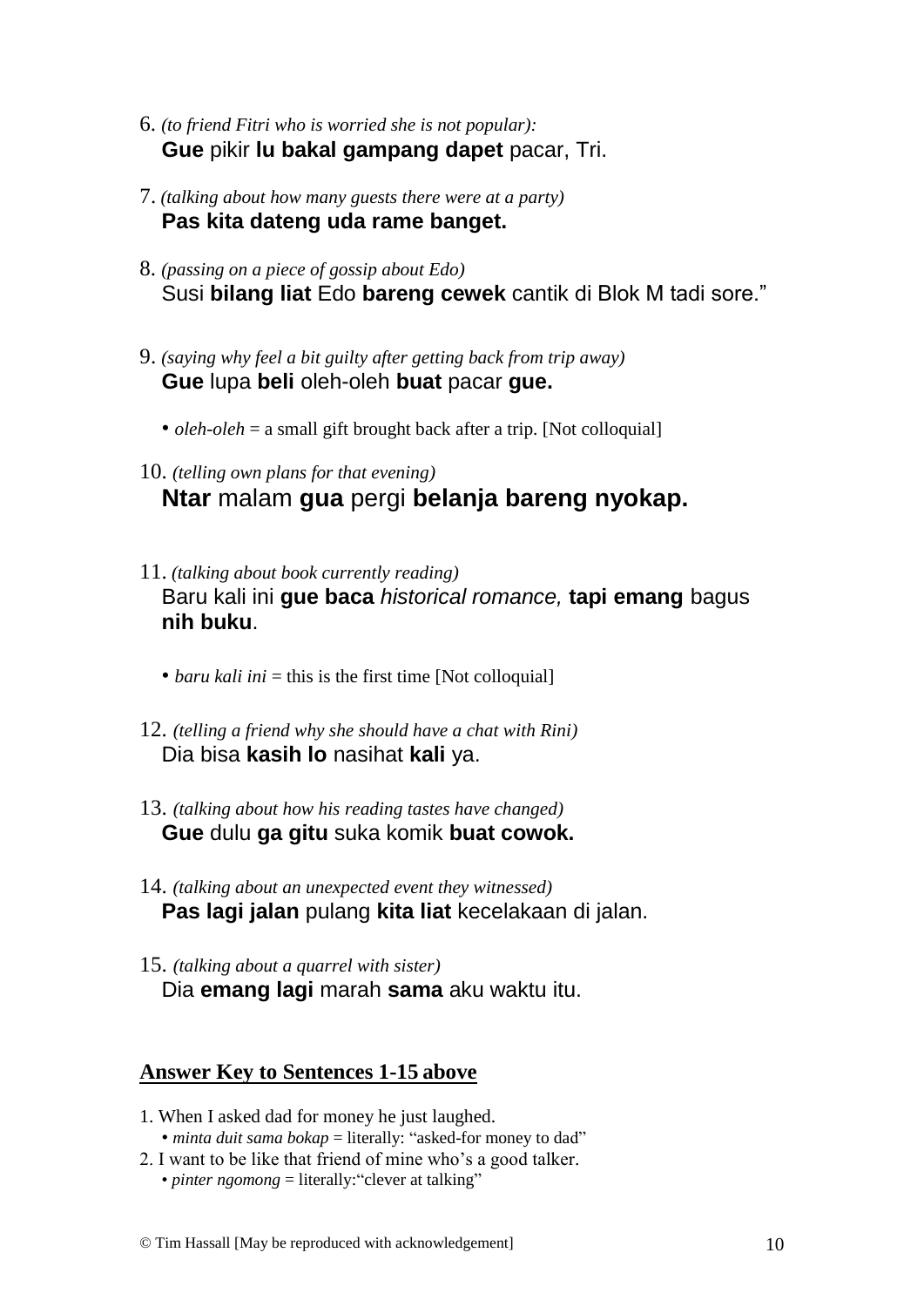- 3. It would be better if the price of rice was lowered, so as not to make things difficult for the common people.
	- *biar gak bikin susah* = literally: "so-that not make difficult"
- 4. If you want to have your own business, do you need to have a large amount of financial capital, or what?
	- Kalo mau usaha sendiri= literally: "If want own business"
- 5. I've already often seen films like that.
- 6. I think you'll easily get a boy/girlfriend, Tri.
- 7. When we got there it was already really crowded.
- 8. Susi says she saw Edo with a pretty girl in Blok M this afternoon.
- 9. I forgot to buy *oleh-oleh* for my boy/girlfriend.
- 10. Tonight I'm going shopping with mum.
- *bareng nyokap* = literally: "together-with mum"
- 11. This is the first time I've read a historical romance, but it really is good, this book.
- 12. She can give you advice perhaps, right?
- 13. I didn't used to like comics for guys much.
	- *ga gitu suka* = literally: "not so like"
- 14. When we were walking home we saw an accident in the street.
- 15. She really was angry at me then.

## **3. Colloquial prefixes on transitive verbs: Presentation**

One basic feature has been deliberately omitted until now, as it merits separate treatment: sound changes for forming verbs.

You already know the set of sound changes to form transitive verbs in formal Indonesian, e.g. *tulis*  $\rightarrow$  *menulis*. Colloquial Indonesian has its own set of sound changes, e.g. *tulis*  $\rightarrow$  *nulis*.

Here is a table which displays this system of sound changes.

| <b>INITIAL</b><br><b>LETTER</b><br>OF BASE | <b>FORMAL</b><br><b>VERB</b> | COLLOQUIAL<br><b>VERB</b>        |
|--------------------------------------------|------------------------------|----------------------------------|
| ambil[rowel]                               | mengambil                    | ngambil,                         |
| bantu                                      | membantu                     | ngebantu, mbantu                 |
| cuci                                       | mencuci                      | nyuci                            |
| <u>dengar</u>                              | mendengar                    | ngedengar, ndengar               |
| ganggu                                     | menggangu                    | ngeganggu, ngganggu              |
| habis                                      | menghabiskan                 | <b>ngabisin</b> [drops the $h$ ] |
| potong                                     | memotong                     | motong                           |
| tunggu                                     | menunggu                     | nunggu                           |
| kirim                                      | mengirim                     | ngirim                           |
| marah                                      | memarahi                     | marahin                          |

#### *Colloquial prefixes on transitive verbs*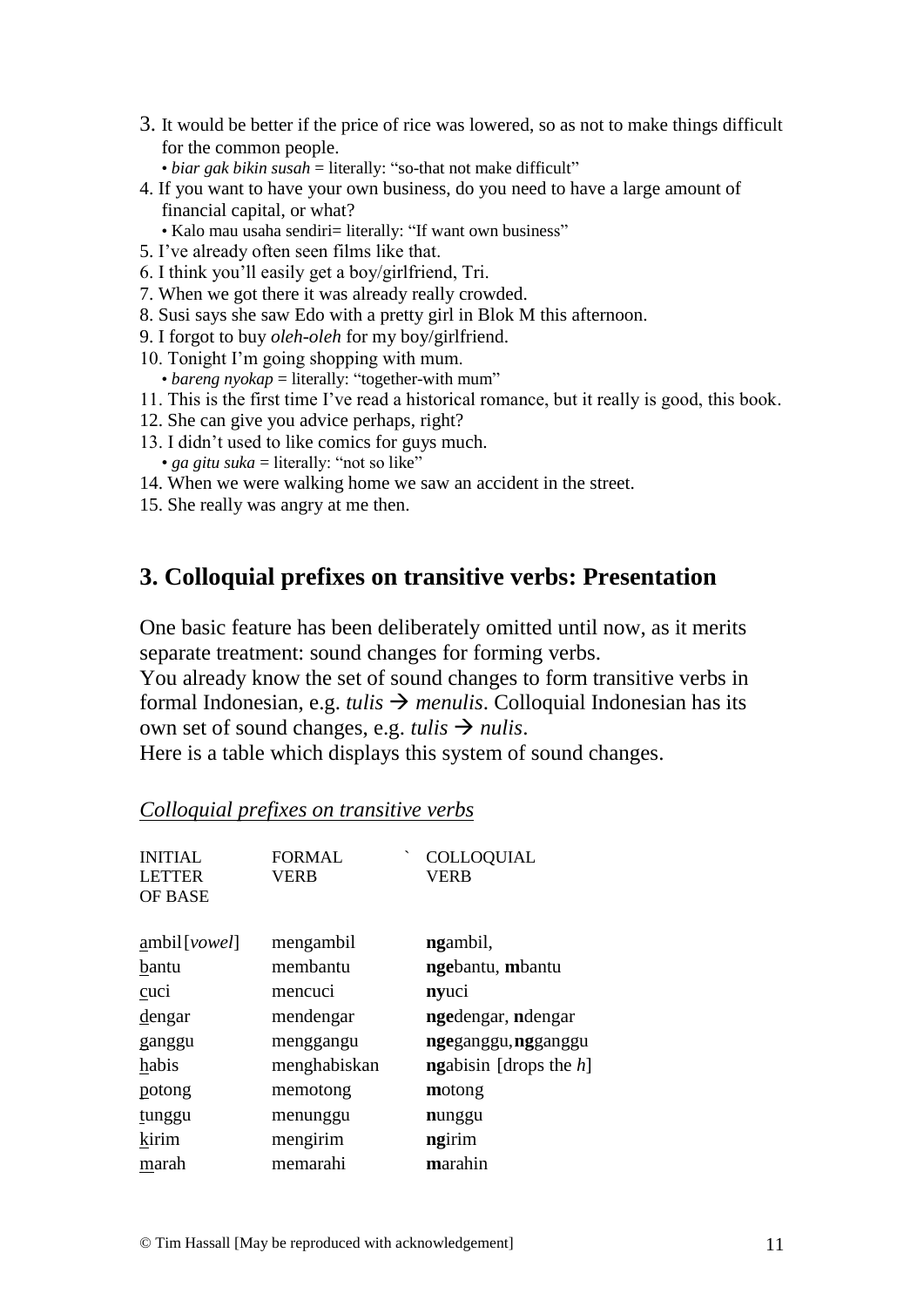| nikmat | menikmati  | nikmatin            |
|--------|------------|---------------------|
| nyanyi | menyanyi   | nyanyi              |
| sewa   | menyewa    | nyewa               |
| jawab  | menjawab   | ngejawab, njawab    |
| rusak  | merusak    | ngerusak, ngrusak   |
| larang | melarang   | ngelarang, nglarang |
| warna  | mewarnakan | ngewarnain          |
| yakin  | meyakinkan | ngeyakinin          |

### *-IN* **SUFFIX**

You might have noticed a strange suffix on a few words in the table above, namely, "-in". This "*– in"* suffix replaces the formal suffixes *–i* and *–kan*. So e.g.:

- *ngabisIN* instead of formal *menghabisI*
- *ngewarnaIN* instead of formal *mewarnaKAN*

Indonesians irregularly add this "*–in"* suffix sometimes even when the formal verb would not have "–i" or "–kan". So e.g. they sometimes write or say *ngebantuIN,*  instead of *ngebantu,* despite the fact that in formal Indonesian we just say plain *membantu*.

# **4. Practice exercise**

These sentences 1-22 below give reading practice in all the colloquial features introduced so far.

An Answer Key is at the end of the section.

- 1. (*talking admiringly about a palace*). **Gua ga** pernah **ngeliat** bangunan se**gede en** seindah itu.
- 2. (*explaining what has happened to her mobile phone*) **HP**-nya **nggak** ada. Ada **temen** yang **minjem cuma buat liatliat tapi ke**bawa pulang.
- 3. (*Susi's father gave her younger sister a present, but not her. As a result*:) Susi cemburu dan **ngerasa bokapnya lebi** sayang **ama** adiknya.
- 4. (*complaining to a person who makes a lot of noise coming into the house*) **Kenapa sih kalo nutup** pintu **ngga** bisa pelan-pelan?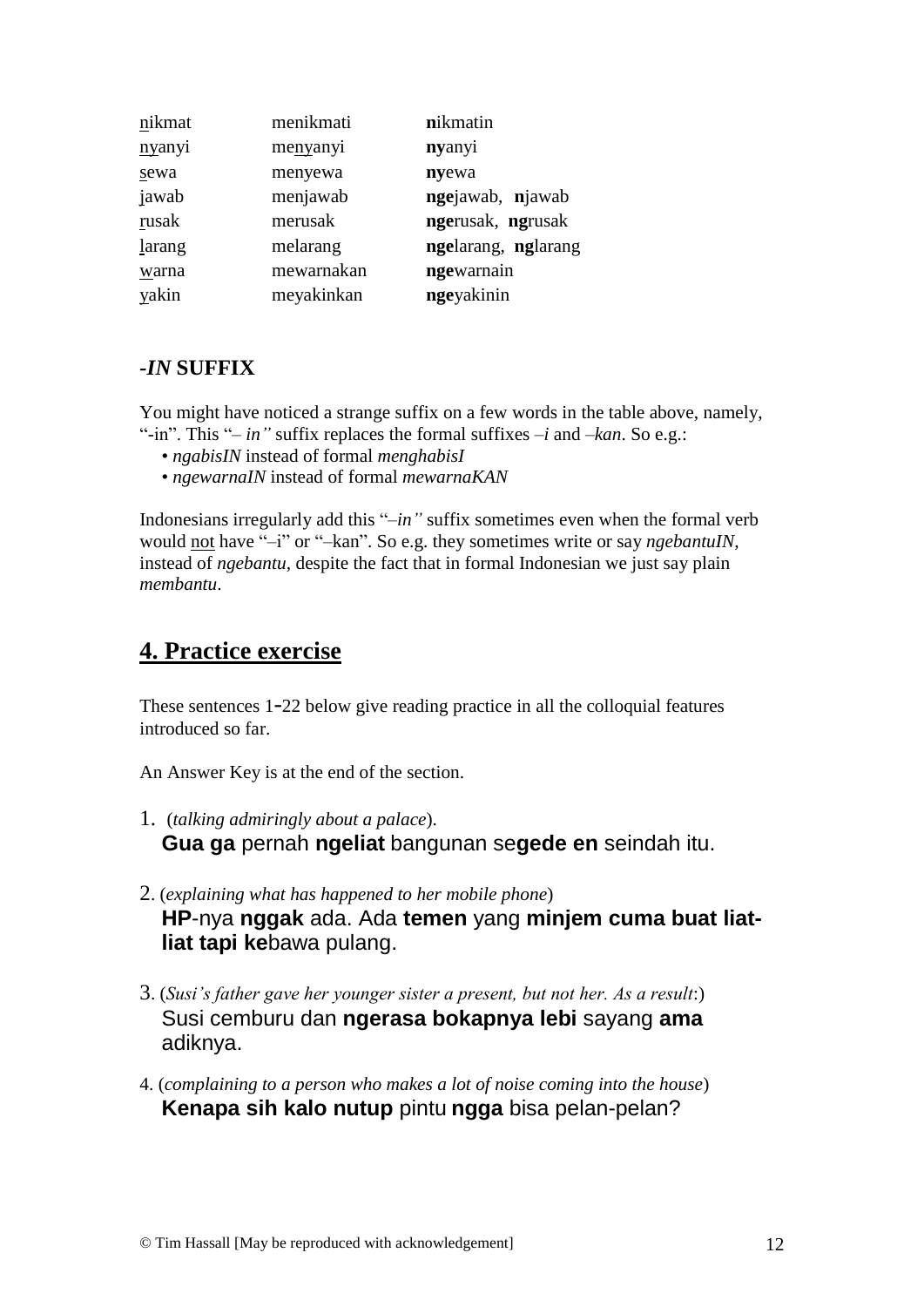- *pelan-pelan* = slowly, softly [Not colloquial]
- ignore the *sih* for now: particles like this are explained shortly
- 5. (*explaining why wasn't able to go to a concert on the day he wanted*). **Gue** langsung ke *site* yang **ngejual** tiket murah **tapi** ternyata tiket **buat** tanggal itu **uda abis** semua.
- 6. G**ue lagi ngebaca** satu *textbook* yang **gue dapet** dari **perpus** kampus.
- 7. Dia **ngebantu gw pas gw ngerjain** skripsi **gw**.
	- *skripsi* = dissertation [Not colloquial]
- 8. (*asking someone about their free time*) **Gimana** cara **lo ngisi** waktu di saat **ga** ada **kerjaan**?
- 9. **Kayaknya gampang aja ngurus** SIM sekarang, **gak kayak** dulu harus **make** calo.
	- *SIM* = driving licence (*surat izin mengemudi*). [Slightly colloquial]
	- *calo* is a tout, a go-between, an intermediary [Not colloquial]
- 10. (*talking about help she gets from her family at home*) **Nyokap gue nawarin nyuci** piring **kalo gue** banyak PR.
- 11. (*discussing a romantic dilemma she is in*) **Tapi gue tetep** sayang **ama tuh cowok en gak** mau putus.
- 12. **Gua udah lama pengen nyoba bikin** pavlova **tapi nggak** punya resep bagus untuk **bikin** sendiri.
- 13. (*talking about a job she once had*)
	- **Pas** tinggal di **Australi** gue **kerja** di stadion olahraga. Kerja**nya gue cuman periksa** tiket **aja** dan juga **ngebantuin bersihin**.
	- *Australi/ Ustrali* are colloquial forms for Australia
- 14. Main drum **ni** siapa **bilang susah**? **Gampang kok**.
	- ignore the *kok* for now: particles like this are explained shortly
- 15. **Gue gak bakal** minta **duit** lagi ke **ortu**, **kan** udah dewasa.
	- *ortu*: "orang tua" [colloquial]]
	- *kan* means roughly "as you know". Particles like this are explained shortly.]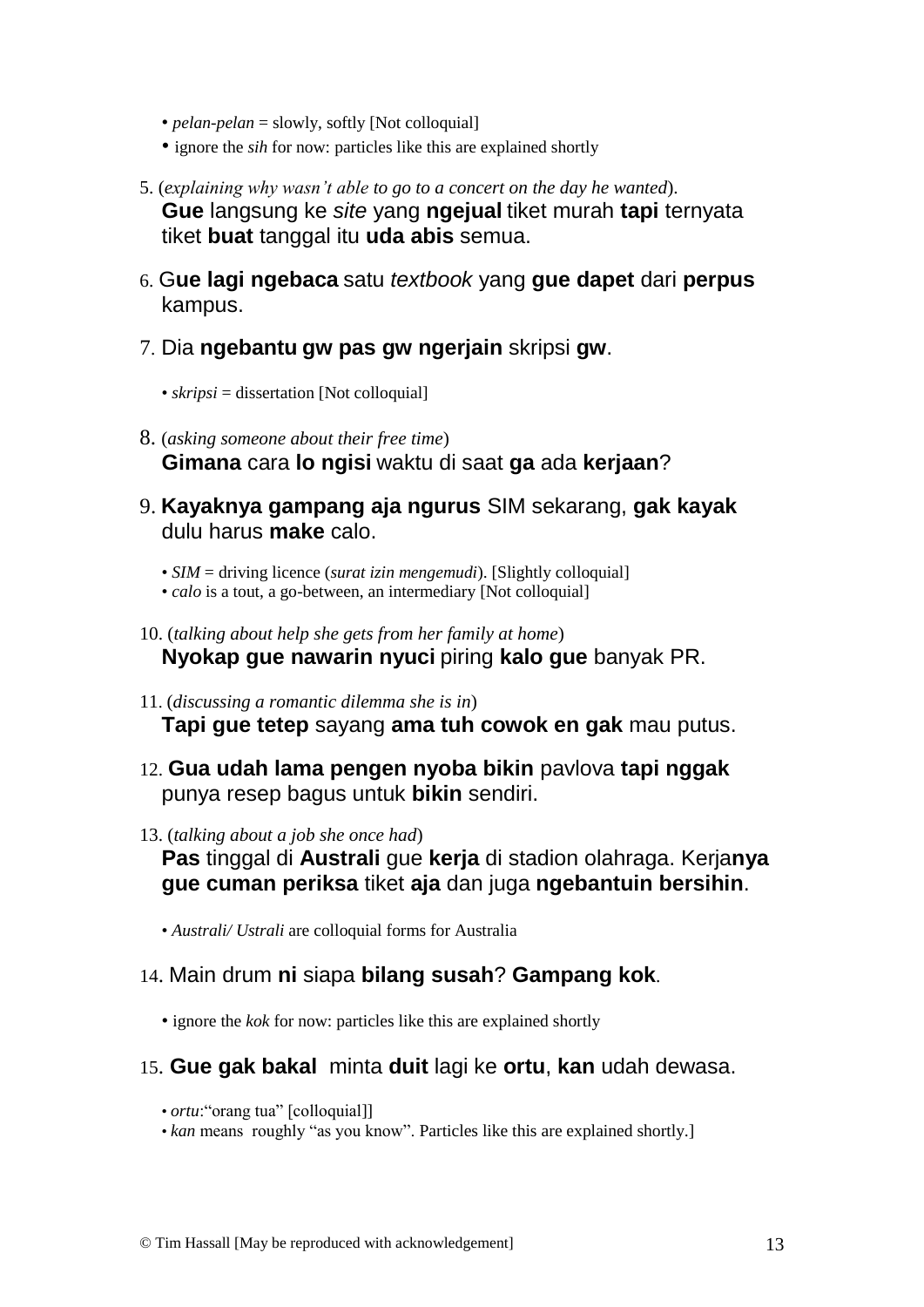16. (*talking about the love life of a girl she knows*)

## Si Lisa **kan** akhirnya putus **ama cowok tu**. **Emang mending gitu kali,** ya.

• *kan* means roughly "as you know". Particles like this are explained shortly.

## 17. **Kita bikin** promosi lewat *website* **aja**, **biar gak usah ngabisin duit buat bikin** selebaran segala.

 $\cdot$  *selebaran*  $=$  leaflets

#### 18. **Lo** pernah **gak sih nulis** surat cinta **buat cewek?**

• ignore the *sih* for now: particles like this are explained shortly.

- 19. (*to acquaintance in street, who's sitting on his motorbike*) **Mo** ke kampus? Bisa ikut **nggak**? ("Bisa". ) Ya, **makasih**.
- 20. Dia **nggak** banyak **ngomong** apalagi **kalo bareng** orang yang **gak deket**.
- 21. Ibunya Fivi **ngasih** dia boneka beruang yang **gede banget**.
- 22. (*salesperson in market*) Ada yang **lebi** murah **tapi nggak kayak gini**.

#### **Answer Key to Sentences 1-22 above**

- 1. I've never seen a building as big and as beautiful as that.
- 2. I don't have my mobile phone. A friend borrowed it just to have a look but s/he accidently took it home.
	- $\cdot$  *HP-nya nggak ada* = literally: "The mobile phone is not present".
	- *kebawa'*: = colloquial for '*terbawa'*: to be accidently taken
- 3. Susi was jealous and felt that her dad was more fond of her younger sibling.
- 4. Why when you close the door can't you do it softly?
- 5. I went directly to the site which sells cheap tickets, but it turned out the tickets for that date had all gone already.
- 6. I'm reading a textbook which I got from the campus library.
- 7. S/he helped me when I was writing my dissertation. • *ngerjain* = literally: "*doing* dissertation."
- 8. What's your way of filling in the time, when you don't have any work? • *gimana cara*?' = literally: '*How* is the way?". • *ga ada kerjaan*= literally: "there isn't work"
- 9. It seems as though it's easy to arrange your driving licence now not like in the past when you had to use a tout.

• *ngurus*: to arrange or manage sth (i.e. formal *mengurus*)

10. My mum offers to wash the dishes if I've got a lot of homework.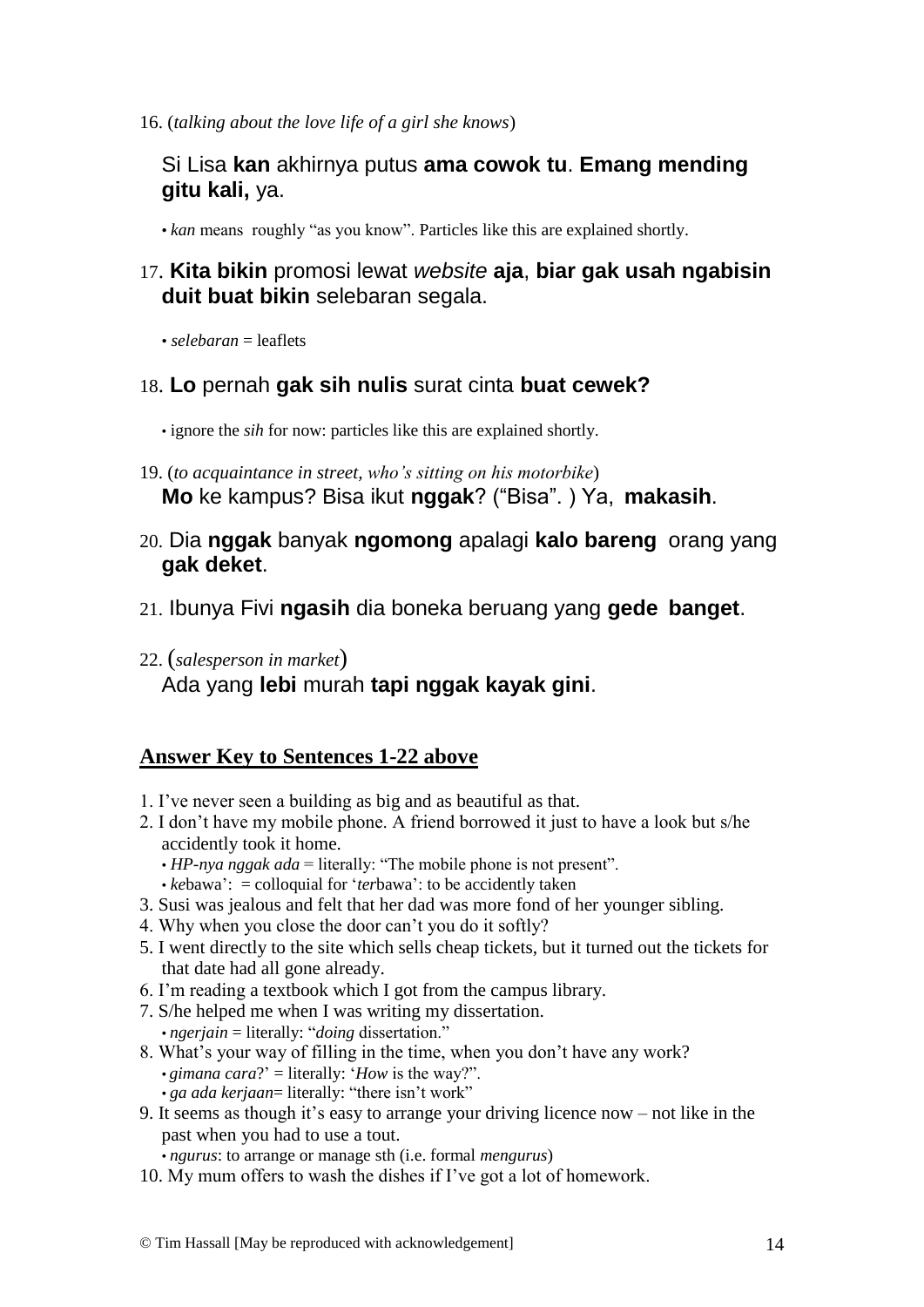- 11. But I'm still fond of that guy and I don't want to break up.
- 12. I've wanted to make pavlova for a long time but I didn't have a good recipe to make it myself.
- 13. When I was in Australia I worked at a sports stadium. My work was just checking tickets and also helping to clean up.
- 14. Playing drums: who says it's hard? It's easy! • *main drum ni*"= literally: "*this* playing drums"
- 15. I'm not going to ask for money from my parents any more. I'm already an adult,
- 16. Lisa's finally broken up with that guy. It really is better like that maybe.
- 17. We did all the promotion just through a website, so that we wouldn't need to spend money on making leaflets and everything.
- *buat bikin selebaran* = literally: "*for* making leaflets"
- 18. Have you ever written a love letter to a girl?  $\cdot$  *gak* = literally: "(or) *not*"
- 19. Are you going to campus? Can I come with you? ("Yes"). Yep, thanks. • *nggak* = literally: "(or) *not*"
- 20. He (or she) doesn't talk much, especially if he's with people he's not close to. • *yang gak deket* = literally: "who are not close"
- 21. Fivi's mother gave her a really large toy bear.
- 22. There are cheaper ones, but not like this.

## **5. Emotive particles: Presentation**

These particles are scattered through colloquial Jakartan speech and writing. They don't carry concrete meaning, but rather express the speaker's feelings about what is being said. Their effect is subtle and often hard to pin down.

Particularly common ones are: *kan, nih, tuh, lho, kok, deh, sih, dong*.

They are illustrated in the section below.

Note that their effect is captured only approximately by the English translations.

# **\* KAN**

#### **- kan (1)**

On the end of questions, *kan*? is just short for *bukan*, i.e. a question tag like "right?", "isn't it"? "can't I?", etc.

- Tita emang cantik **kan**? Tita really is pretty, isn't she?

#### - Mau nanya. Boleh, **kan**? I want to ask something. I can, right?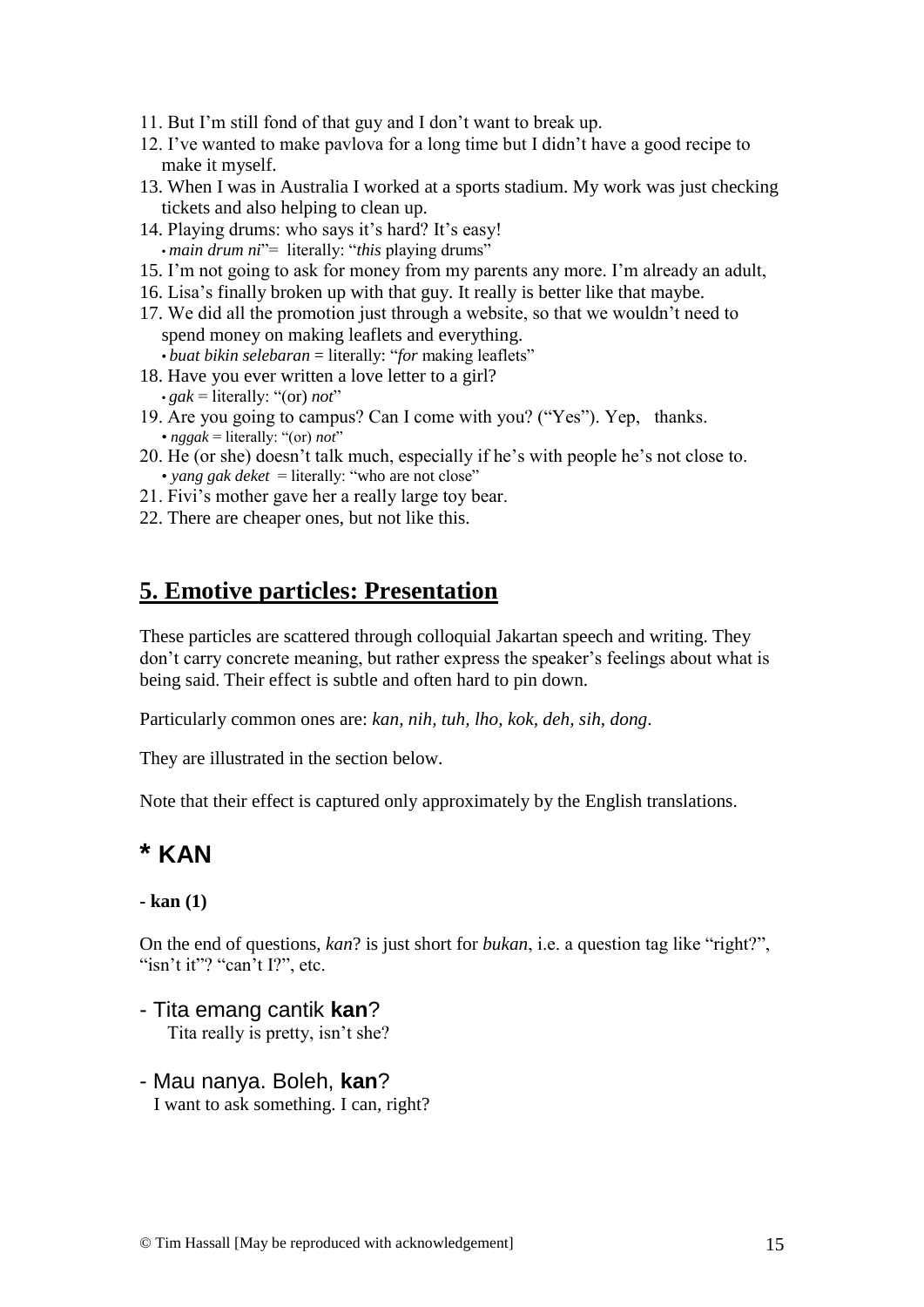### **- kan (2)**

- *kan* on statements suggests the hearer already knows whatever it is you're telling them.

- Nggak mau jalan. **Kan** jauh. I didn't want to walk there. It's a long way (as you know)
- Tapi *gue kan* ga kaya elo Nur. Gua nih jadi gugup kalo deketin cowok.

But I'm not like you Nur (as you know). I get nervous when I approach guys.

# **\* NIH**

*nih* isn't always used to mean *"this".* Sometimes it is just added to emphasise what the person is saying.

- Abis wisuda aku ga bisa ke mana-mana **nih** ... After I graduated I wasn't able to go off traveling anywhere, *nih* ...
- *-* Ini **nih** yang bikin turis gak mau balik ke Indonesia lagi. It's this, *nih,* that makes tourists not want to come back to Indonesia.

# **\* TUH**

Similarly, *tuh* isn't always used to mean "that". Sometimes it is just added to emphasise what the person is saying.

- Banyak **tuh** temen-temen gue yg pake jilbab. There are lots, *tuh,* of my friends who wear a Moslem headscarf.
- Bukan sekali itu **tuh** gue keilangan dompet. It's not just that one time, *tuh,* that I lost my wallet.

# **\* LHO**

## **- lho (1)**

*Lho* at the start of sentences expresses surprise.

- **Lho,** udah pagi**.**

Gosh, it's morning already.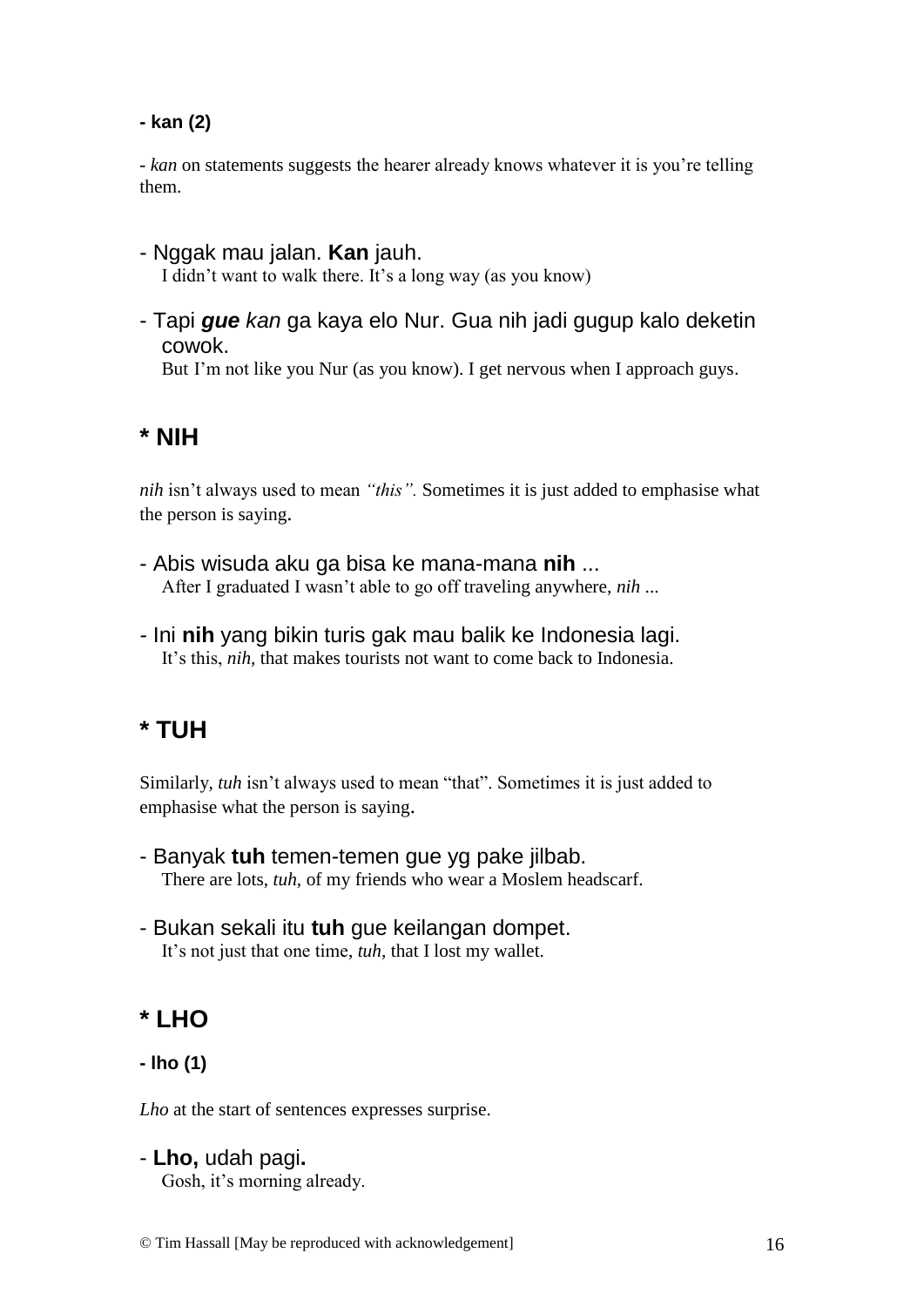## - **Lho,** siapa bilang *marketing* itu nggak penting?

Hey, who says marketing isn't important?

## **- lho (2)**

Lho at the end of statements is a kind of emphatic reminder (or warning) that what you're saying is true

- Kita juga capek **lho**. We're tired as well, you know.
- Bintang film tuh ga harus cantik **lho**. Film stars don't necessarily have to be pretty, you know.

- (*talking about a type of diet pill*) Aku juga pake! Bagus **lho**. I use them too! They're good, believe me.

# **\*SIH**

### **- sih (1)**

*sih* on questions is very common. It tends to make the asker sound not really keen to get an answer. This softens many questions, by making them sound less abrupt.

(*idle social questions to an acquaintance*):

- Umurnya berapa **sih**? How old are you anyway?
- Tinggalnya di mana **sih**? So where do you live then?

## **- sih (2)**

This same quality of *sih,* i.e*.* that it makes the asker sound as if they don't really care so much about the answer, can at other times make a question sound irritable or sarcastic.

- Nih cewek maunya apa **sih**? What does this girl want, for godsake?

 (*to someone acting arrogant*) - Siapa **sih** lo? Who do you think you are?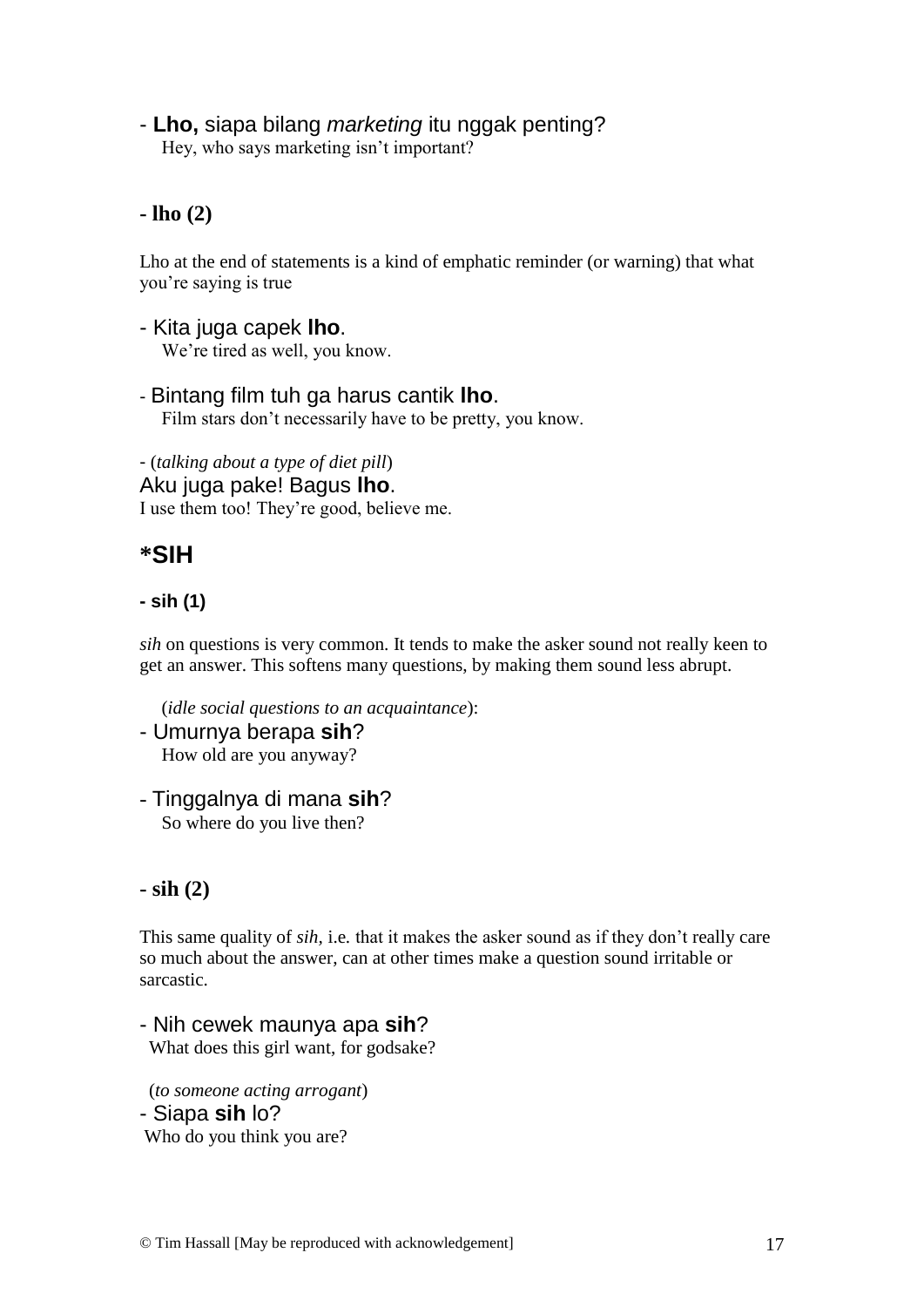#### **- sih (3)**

*Sih* coming after the subject, i.e. after the thing being talked about, has the effect of "*As for* X"

- Gua **sih** suka banget ama ini filem. As for me, I really like this film.
- Menurut gue, orang bule **sih** baik-baik aja. In my opinion, as for whiteys, they're fine.

#### **- sih (4)**

**sih** at the end of clauses is common, but its effect in that position can be very hard to pinpoint. It often helps create a matter of fact, explanatory tone.

- Gue ditawarin *laptop* ama suami tapi gue menolak. Emang nggak perlu **sih**.

 I was offered a laptop computer by my husband but I refused. The thing is I really don't need one.

- Abis ujian aku ga bisa ke mana-mana nih. Ga ada duit **sih**. After my exams I wasn't able to travel anywhere. I didn't have any money, you see.

# **\* DEH**

*deh* often emphasises that something is true.

- Aduh, malu **deh**. Gosh, I was embarrassed, I'm telling you.
- Kalo gak murah gua ga mau **deh**. If it isn't cheap then I don't want it, I really don't.

## **\* KOK**

*kok* at the start of a clause suggests you are surprised and is similar to "Why..? or "How come..?)

#### - **Kok** mahal banget Mas.

How come it's so expensive, *Mas*.?

**<sup>-</sup> kok (1)**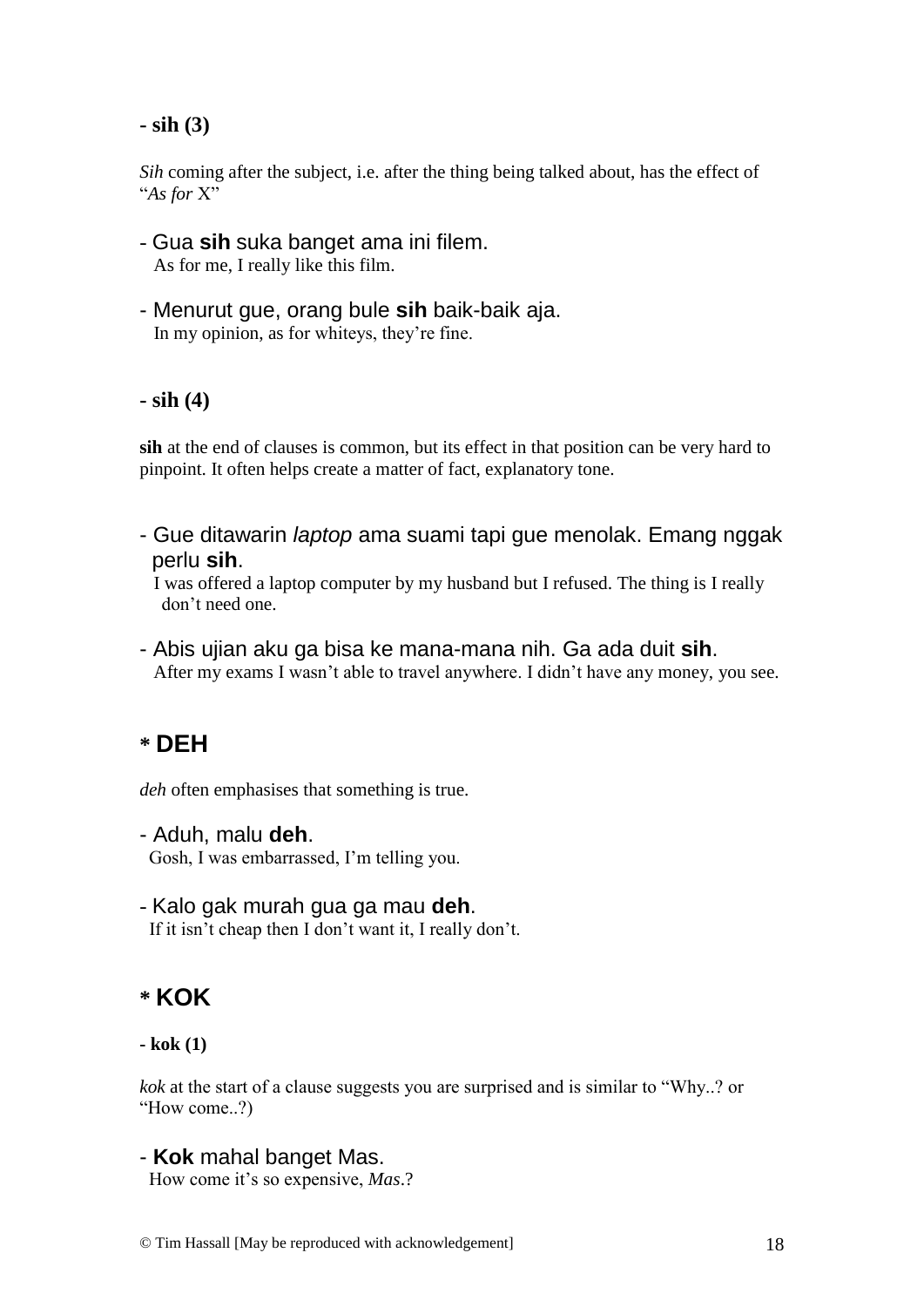- [to friend who has just got back from a holiday]
- **- Kok** nggak ada foto? What, no photos?

#### **- kok (2)**

*kok* at the end of statements adds emphasis. It usually suggests too that you are challenging or contradicting what was said before.

- Siapa bilang susah? Gampang aja **kok** sebenernya. Who says it's hard?? It's a cinch.

A: "Baru kenal, kok nanya pacar"? B: "Cuma pingin tahu aja **kok**."

- A: "We've only just met and you're asking if I've got a boyfriend"?

- B: "Hey, I just wanted to know".

# \* **DONG**

*dong* on a command or a statement adds emphasis. It conveys a sense that you're setting the person straight: that the person should already know what to do, or know what you're telling them.

## - Uang pas **dong**.

Hey, c'mon, (give me) the exact change.

#### - Mereka nggak bisa disalahin **dong**.

- They can't be blamed, you know!

# **\* COMBINATIONS**

#### **Lho**, **kok** gitu **sih**?

Gosh, how can that be, I wonder?

Emotive particles are very often used in combination. Often you can roughly identify what each particle means in the sentence (as in this example above). But in many other cases you can't really say what each one means – you can just see that the combination makes the sentence sound smooth and natural.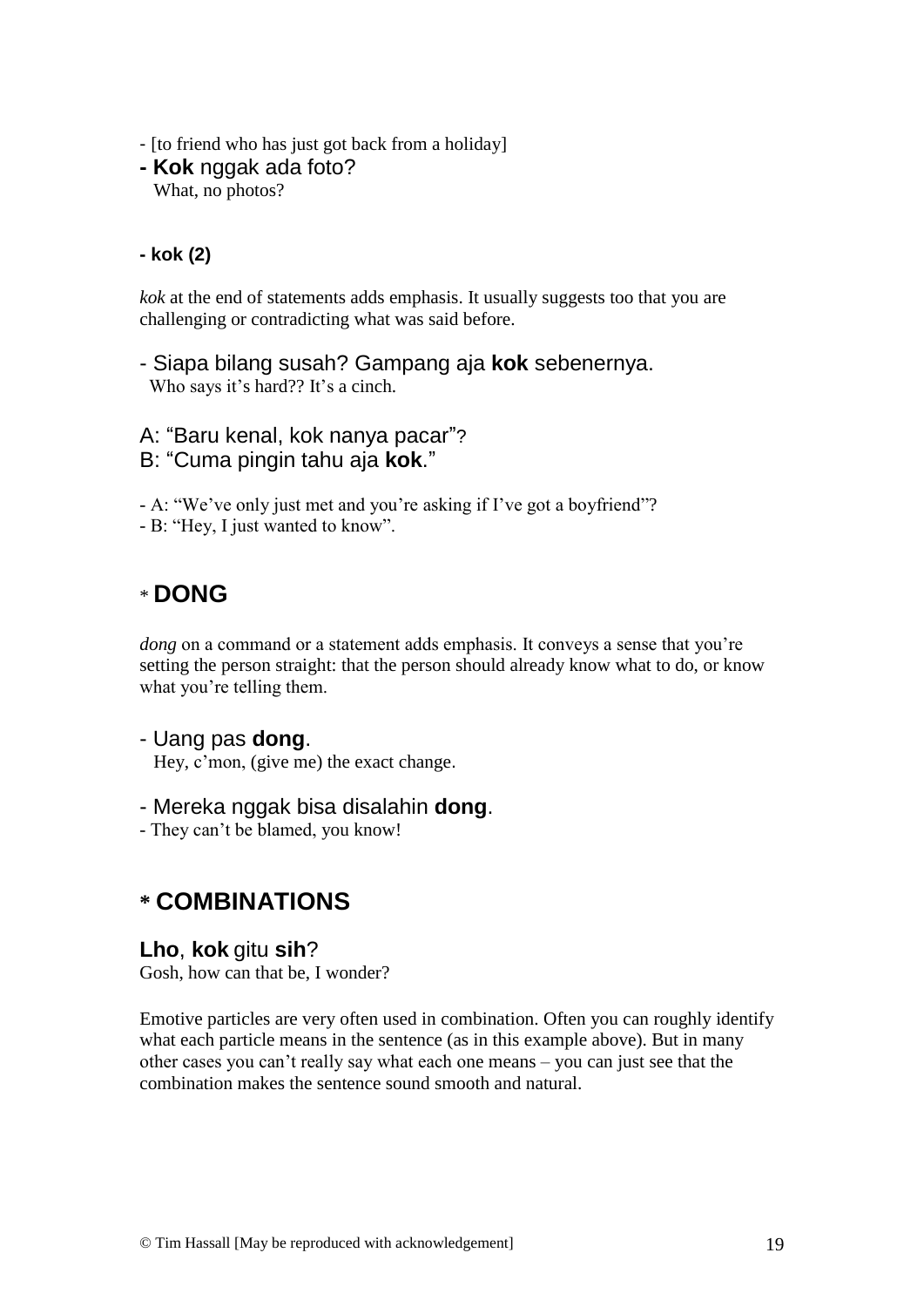# **6. Practice Exercise**

This section gives you practice understanding the function of an emotive particle within a sentence.

The particle is marked in **bold**.

An Answer Key is at the end of the section.

- 1. *(giving someone a piece of food to taste)* Gimana? Bagus **kan**?
- 2. (*finding a store closed unexpectedly*) Udah jam sembilan, **kok** masih tutup ya?
- 3. (*chatting with a new acquaintance*)
	- + "Gue ambil jurusan desain grafis."
	- "Oh, gitu. Masih berapa lama lagi **sih** kuliah lu?"
	- *jurusan*: a stream of study
- 4. (*to a guest at your house*) **Lho**, udah mau pulang?
- 5. (*starting to explain a problem*) Begini **nih** masalahnya. Kemarin gue lupa …
- 6. + "Jadi lu nggak mau jadi kaya?" - "Mau **dong**. Siapa sih yang nggak mau dapet duit banyak?"
- 7. (*talking about a mutual acquaintance, Fitri*) Kayaknya udah lama **deh** gak liat si Fitri.
- 8. (*talking about troubled relationship with girlfriend*) Kalo dia bilang mau putus gue gak bakal heran. Cewek-cewek emang gitu **sih**.
- 9. (*looking at a photo of a group of people*) Yang paling kiri namanya Sofi **kan**?
- 10. (*waiter in café to a tourist*) **Kok** sendiri? Mana temennya?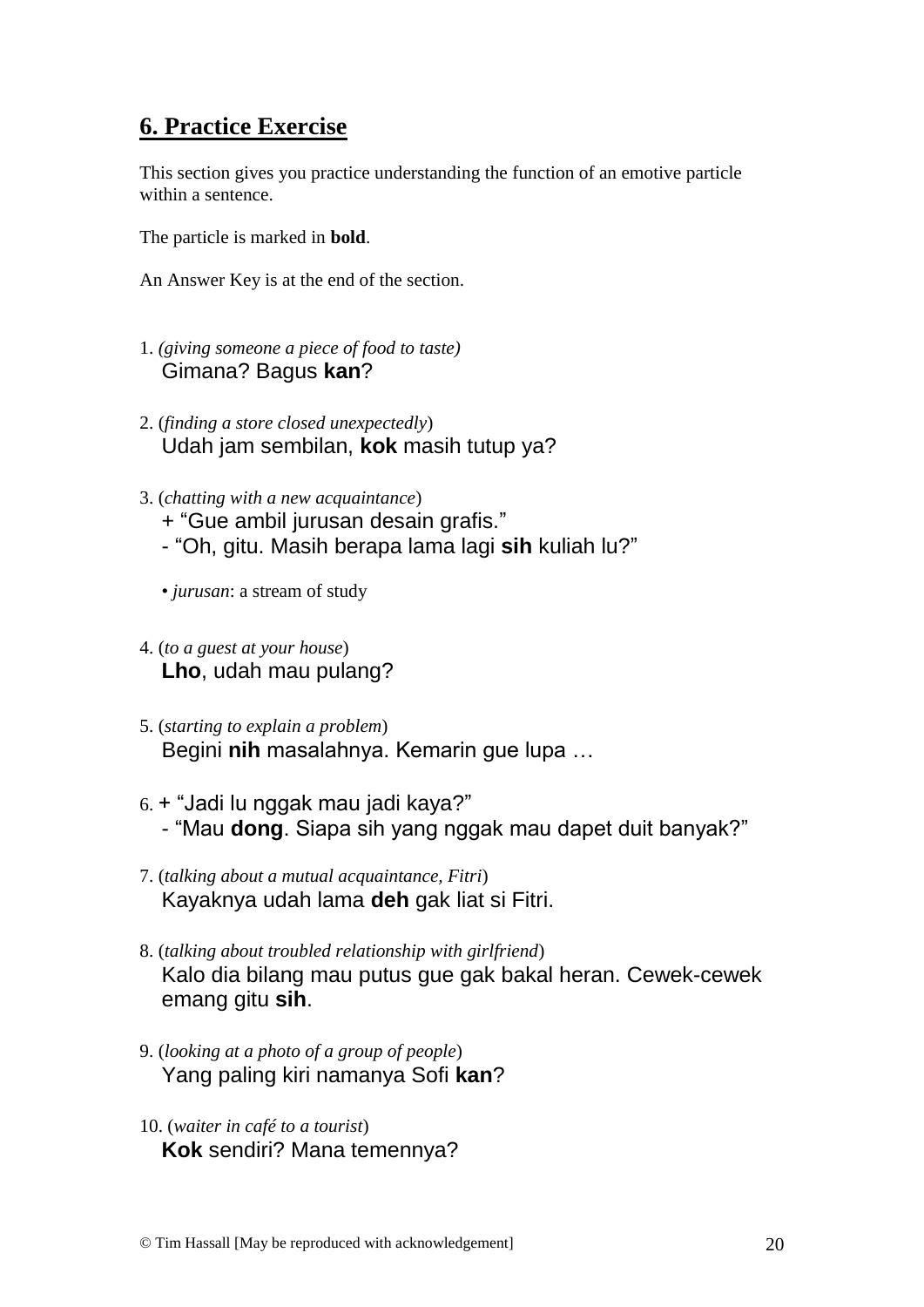- 11. (*thinking of getting rid of old computer*) Kalo dijual kayaknya nggak ada **tuh** yang mau beli.
- 12. Kalo disuruh milih **sih**, aku milih kerja di restoran aja.
- 13. Musik jazz tuh emang bisa bikin bosen tapi ini beda **lho**!
- 14. (*when proved to be correct*) Gue **kan** udah bilang gue nggak bohong.
- 15. (*social small talk question to an acquaintance*) Umurnya 22 **kan**? Kapan **sih** ulang tahunnya?
- 16. (*commenting on a film you saw*) Lucu banget **deh** filmnya.
- 17. (to friends who are dawdling about leaving) Ayo cepat **dong**. Gue mau pulang **nih**!
- 18. (to a friend who's failed their end-of-year exams) + "Udah bilang ama keluarga belum?" - "Udah **kok**!"
- 19. (*during quarrel with romantic partner*) Sejak kapan **sih** lo mikirin perasaan gue? Lo cuma mikirin lo sendiri aja!"
- 20. Itu urusan gue. Nggak usah ikut campur **lho**.
	- *ikut campur* = interfere [Not colloquial]
- 21. (*discussing a male actor*) Orang bilang dia ganteng tapi menurut gue dia biasa-biasa aja **tuh**.
- 22. (casually taking leave of a friend) Udah ya, gue mau mandi dulu **nih**.
	- "udah" is a common leave-taking gambit (roughly: 'that's it,' 'finished')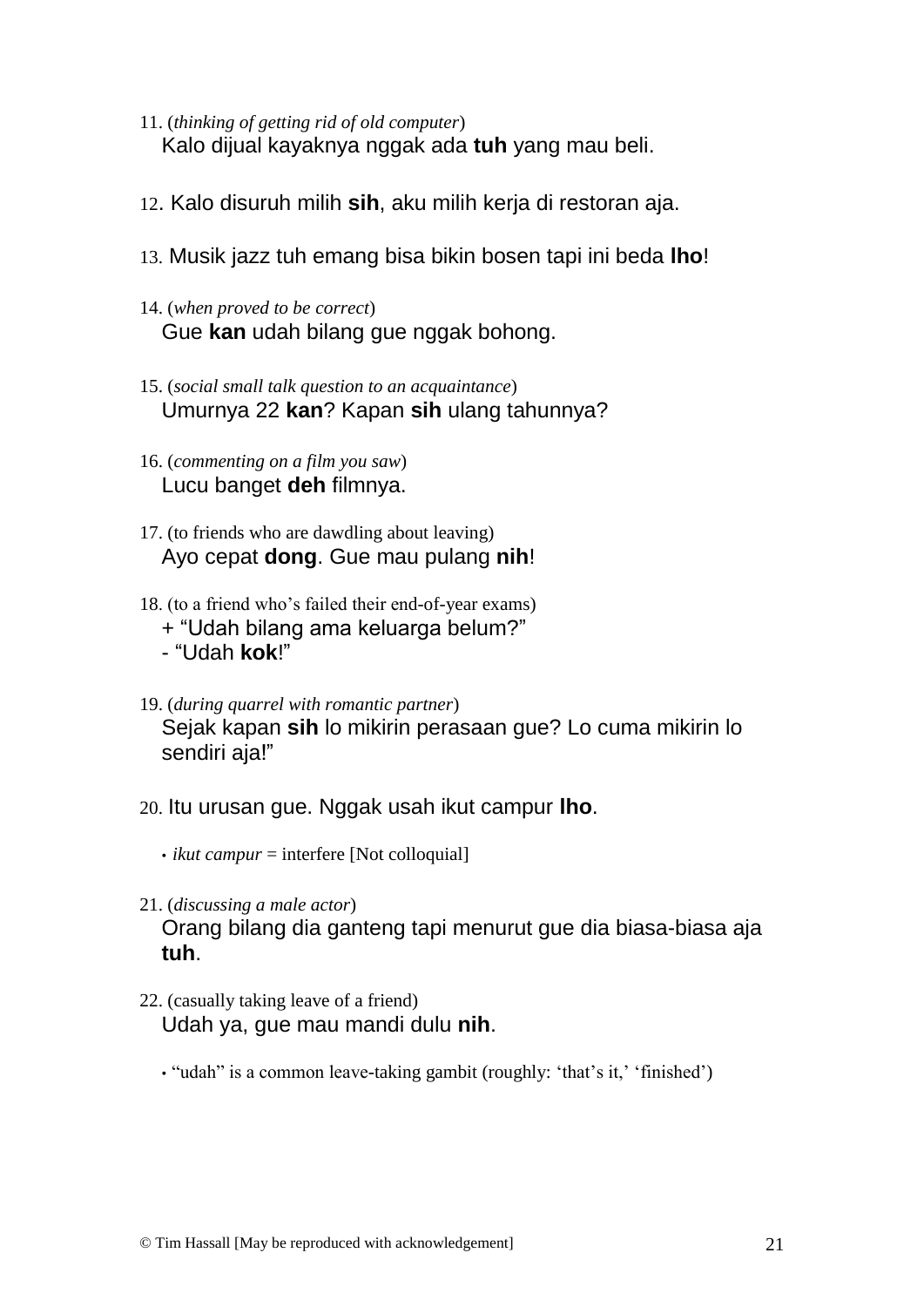23. (*talking about pop songs*)

Tahu **nggak** lagu tuh? Musiknya bagus, liriknya **sih** konyol menurut gue.

 $\cdot$ *konyol* = silly, foolish, dumb [Not colloquial]

- 24. (*discussing computer problem you're having*)
	- *+ "File*-nya bisa langsung di*download*."
	- "Nggak bisa **kok**. Uda dicoba."
- 25. (*comparing traits of ethnic groups*) Biasanya **kan** orang Jawa tuh lebih halus.
- 26. Pas gue balik ke ruma udah sepi banget. Mereka uda pergi **sih**.

## **Answer Key to Sentences 1-26 above**

*Note:* With each answer a note is provided on the likely effect of the particle.

- 1. What's it like? Good, isn't it? •  $kan$  here  $=$  a question tag like "isn't it?"
- 2. It's already 9 o'clock how come it's still closed? • *kok* here suggests surprise: similar to "Why..?" or "How come..?"
- 3. "I'm taking graphic design." "Oh, right. And how much longer is your course then?"

• *sih* probably makes this question sound less abrupt

4. Gosh, are you leaving already?

• *lho* expresses surprise here.

- 5. The problem's like this, *nih.* Yesterday I forgot …" • *nih* here adds emphasis
- 6. "So you don't want to be rich?" "Of course I do. Who wouldn't want to get a lot of money?"
- ` *dong* here adds emphasis, and suggests the hearer should know this already.
- 7. It seems like ages *deh* that I haven't seen Fitri. • *deh* here emphasizes that it's true
- 8. If she says she wants to end the relationship I won't be surprised. That's what women are like, you know.
	- *sih* at the end of clauses like this often helps create a matter of fact, explanatory tone
- 9. The one on the far left her name's Sofi, isn't it?
	- $kan$  here  $=$  a question tag, like "isn't it"? "
- 10. How come you're by yourself? Where are your friends?
	- *kok* here suggests surprise: similar to "Why..?" or "How come..?"
- 11. If I put it up for sale it seems there's no-one *tuh* who would want to buy it. • *tuh* here adds emphasis
- 12. As for what I'd do if I had to choose: I'd choose working in a restaurant. • *sih* here has the effect of "As for ..."